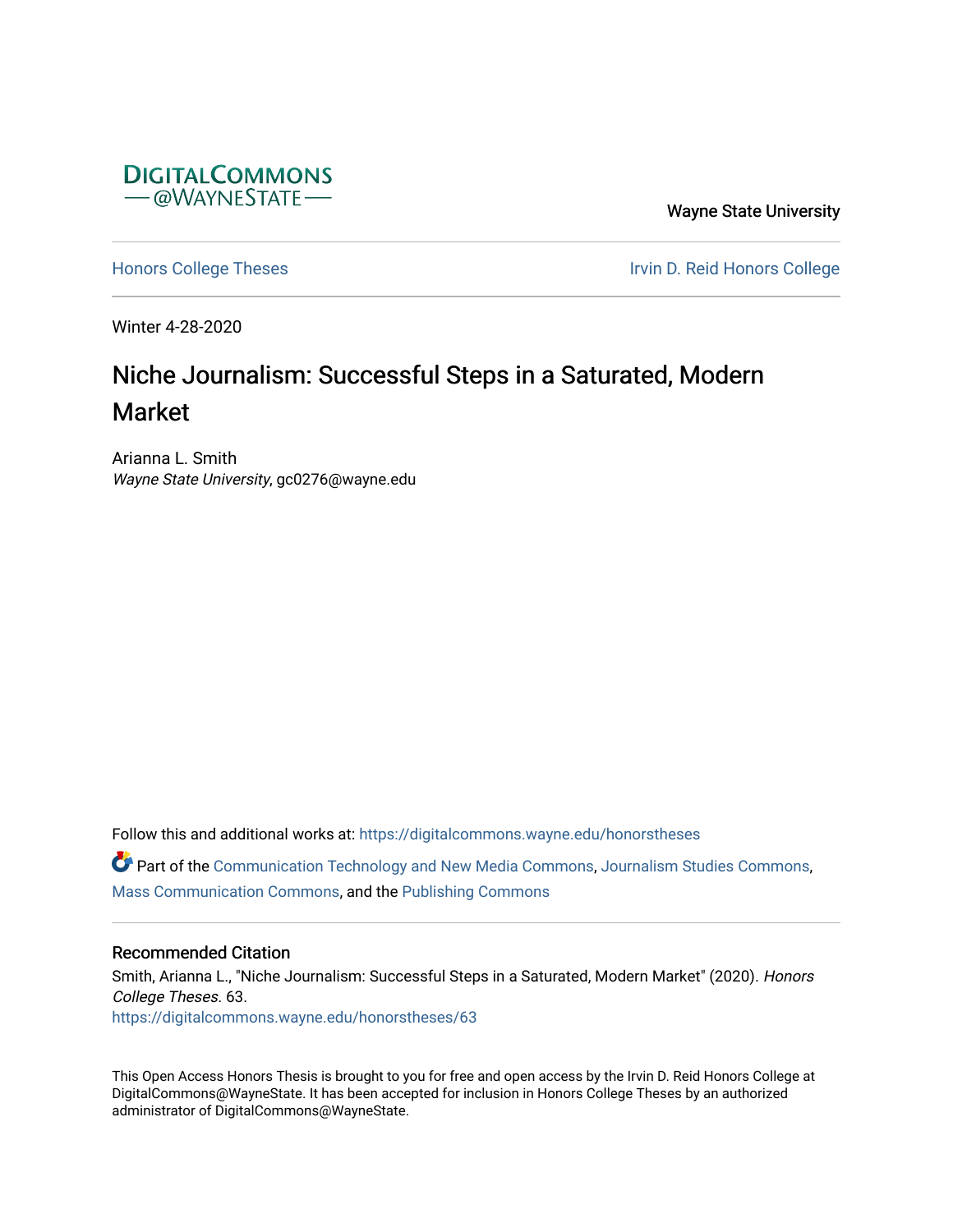Niche Journalism: Successful Steps in a Saturated, Modern Market

Arianna Smith

Wayne State University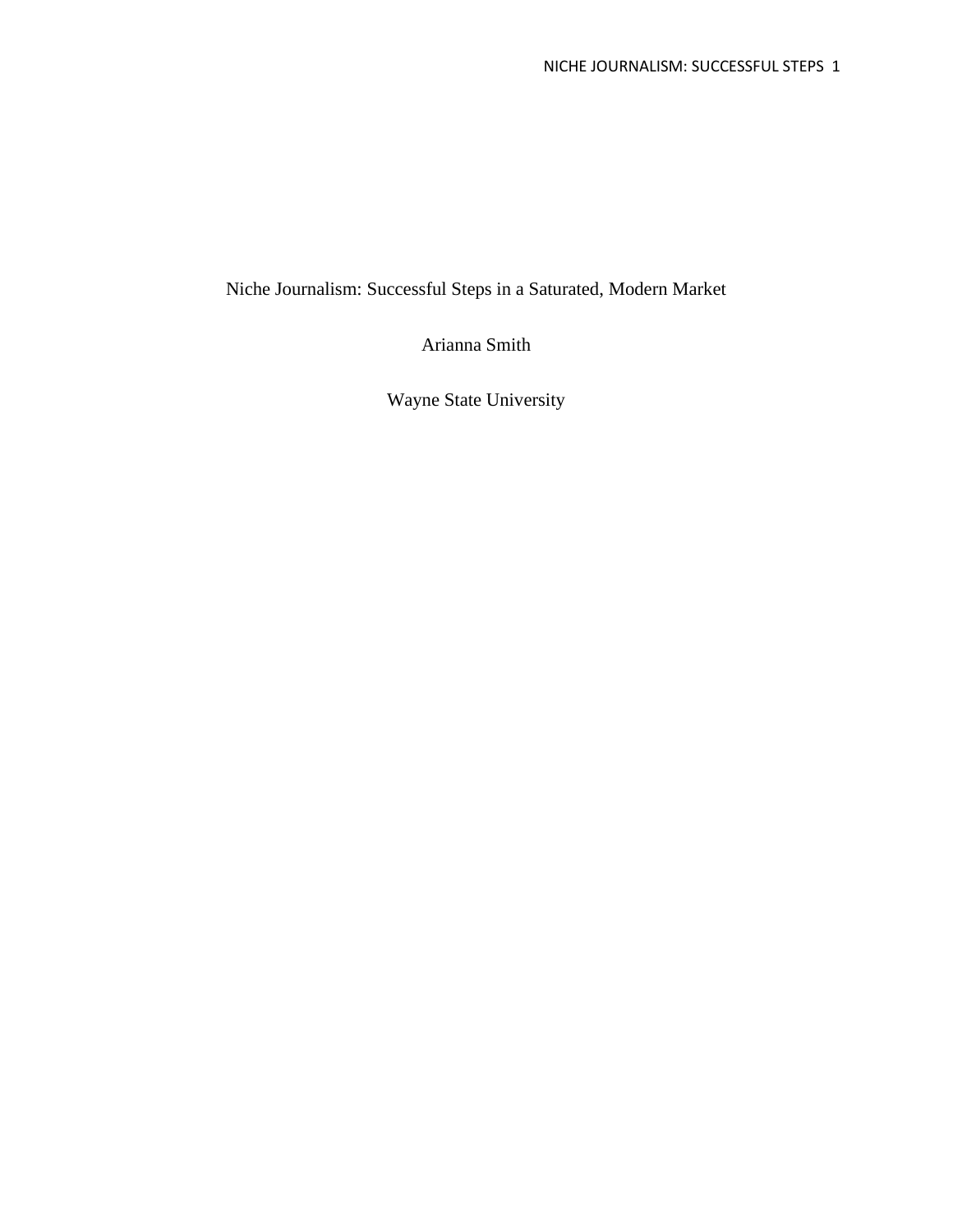#### **ABSTRACT**

"How-to" articles make up the bulk of an average Google search when initiating research on a new venture—the subject of self-publishing and propagating journalistic content is no exception. In this day and age, self-started publications are almost guaranteed to be niche in nature. With the intent to create a more academic and objectively reliable guide, this literature review takes into account the observations and conclusions of multiple communications professionals, long-and-short standing news organizations of varying success and notoriety, and studies concerned with the trends relating to audience engagement and technology integration to answer the main research questions thus: what is 'niche' journalism, and how does it relate to humanities reporting among underreported communities? In a rising market of so-called civilian and blogger journalism, one that is quickly reaching a critical point of digitized oversaturation, where is the comfortable boundary line between audience engagement and content corruption? What does functional niche journalism look like, design wise? Finally, what technological and or organizational methods would provide the best return when implemented with the goal to hypothetically launch and sustain a successful niche publication?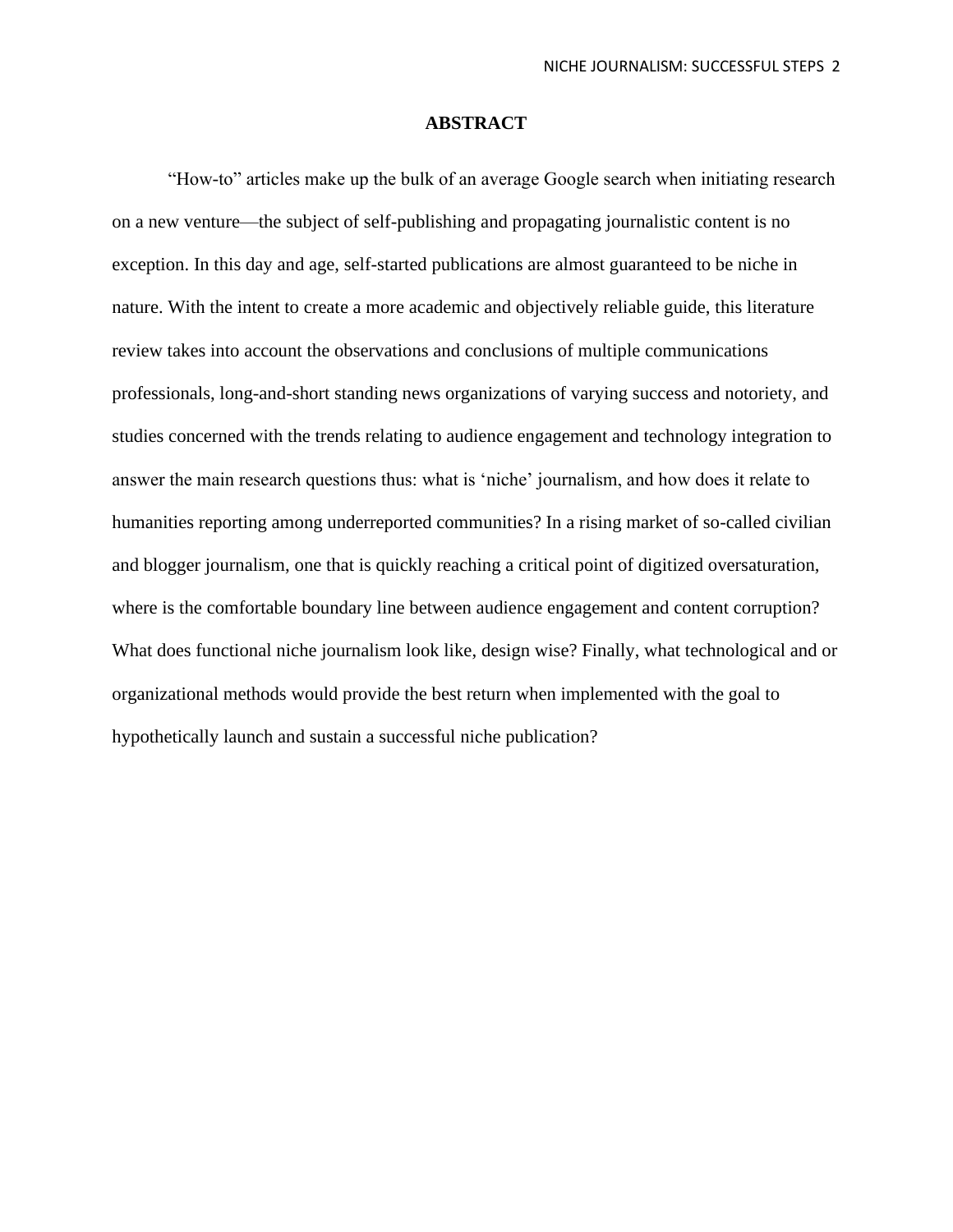#### **LITERATURE REVIEW**

## **Features and Niche Journalism**

Foremost, one cannot begin to understand or research the proper way to target and disseminate a niche publication successfully without first understanding why features journalism is important to the general cycle of news and information. Journalism as a field and potential career has been decried as dying in recent times, so much that scores of journalism hopefuls leaving high school and entering college, upon voicing their projected path, get met with the classic and disheartening phrase that concerned parents and advisors often level at students seeking to become professional artists. 'Are you sure about that? Are you even going to make money?' This point of view is often accompanied by a general lack of knowledge about the depth and variety journalism as a field can have in itself, and this is because of a layman's understanding that hard hitting news journalism need either be televised, purely digital, or otherwise obsolete.

This will be discussed in detail later, but primarily, the summation is that if hard news journalism is considered dying and unimportant by the layman who still rely heavily on it, then features journalism, which stereotypically covers a more soft and frivolous tone of news, is and has been viewed as less than worthless by those who have considered themselves academics and experts in the field. "This 'featurization' of journalism is generally portrayed by academics in a normative fashion. The general argument is that feature journalism represents a 'dumbing-down' of journalism. Franklin argues, for instance, that increased emphasis on feature journalism diverts journalism towards what might interest the public instead of what is in the public's interest, hence weakening the role of the news media in a democracy" (Steens, 2). This is an insult to not only writers who find themselves drawn to the field of features and humanities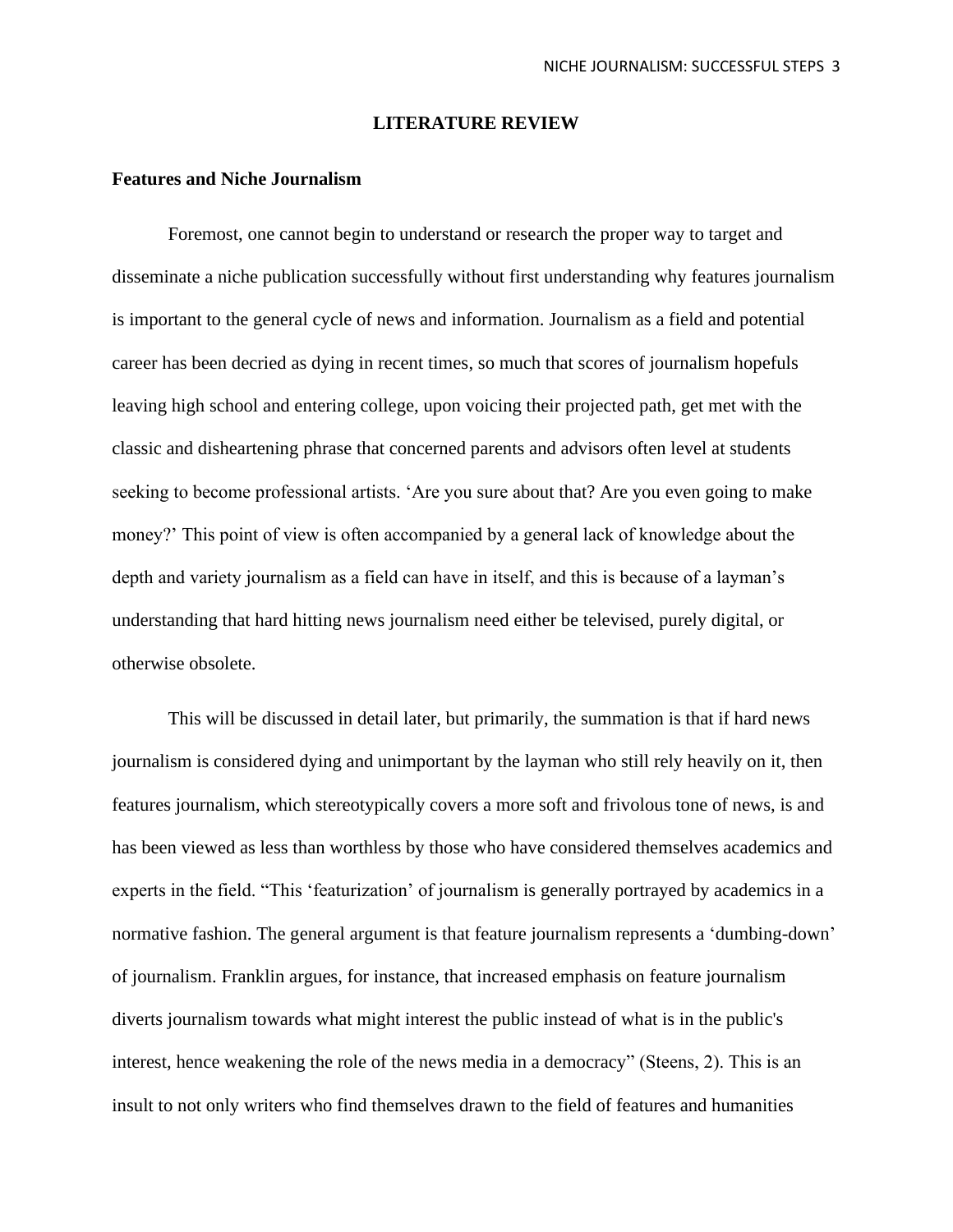journalism, but also to the intelligence and depth of field of the readers who treasure those articles and or find themselves the subjects of them. The importance of objectivity and clarity of fact is not downsized in features journalism—conversely, it is strictly emphasized in exchange for a small amount of creative liberty with writing style and reader engagement.

Steven Steens, who favors instruction and mastery in features journalism, argues that it is necessary because "features journalism is related to concepts like genre, discourse and social function. It is an act of communication that seems to address a publicly recognized need to be entertained and connected with other people, on a mainly emotional level, by accounts of personal experiences that are related to contemporary events of perceived public interest" (Steens, 50). Features journalism requires just as much if not more research than some forms of harder or more purely objective news, as the majority of the information gained is not available readily to the general, stranger public, and relies on interpersonal connection to the subject, their passion and or subject, and whatever story and emotions lie therein. It can act as a respite for good news and also as an investigative tool to unearth large issues that go overlooked by broad scale coverage. "Local and features reporting by newspapers, more than any other journalistic offering, has survived it all—the advent of radio, television, cable, and even the Internet. It's what kicked off the Watergate investigation. It's what we do best. And it's what readers love most" (Blackledge, 6).

With the importance and viability of features journalism established, one can begin to understand its more specialized and targeted form, niche journalism. Vehbi Gorgulu concisely defines niche journalism, or narrowcasting, as "the targeting of specific audiences. The concept has gained importance as the result of a shift from mass to personalized content facilitation, in particular, owing to the rapid development of new information and communication technologies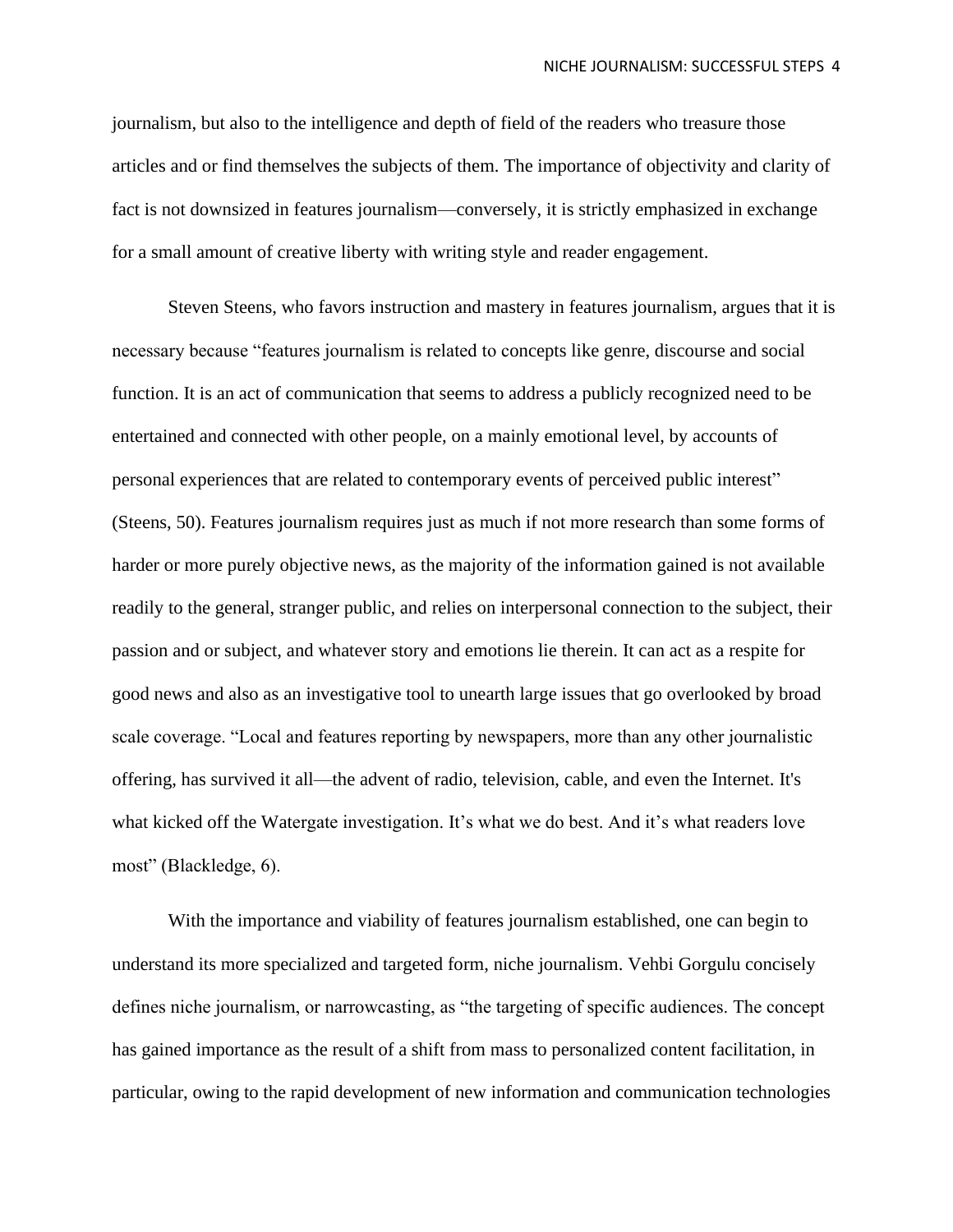(ICTs) and the rising popularity of online social networks" (Gorgulu, 1). In the simplest of translations, readers increasingly want content that is as customized to their interests as possible, innovative and interesting, and finally easy to access. "These are publications with names like *ClimateWire, Energy Trader, Traffic World, Government Executive* and *Food Chemical News*. Their audiences vary, but most readers find the content increasingly important—even crucial for their job, their business and their industry" (Pew, *The Rise of Niche*).

# **Who and What to Cover: Finding a Niche in an Oversaturated World**

**Content and Audience.** To have a niche publication, one needs a niche to fill. Wide appeal is no longer the name of the journalistic game, so to speak. While arguments can be made that this isn't an admirable trend for global and wide-spanning, hard factual news to indulge in, this is a hopeful sign for feature content. The Pew Research Journalism Staff went on in the above-mentioned study to profile the massively successful niche publication *Bloomberg News,* which focuses on financial and stock headlines and publishes highly targeted content to subscribers. The publication was established in 1990 with a team of six people. In 2010, *Bloomberg News* had hired more than "2,300 editors and reporters in 72 countries, and 146 news bureaus worldwide" (Pew). *Bloomberg News* has branched out into television, opinion and political commentary, but a large portion of its success is undeniably attributed to its incredibly targeted, elite audience. That would seem to be the first step to publishing a prosperous niche publication—locating and targeting the correct audience, one that meets the correct mixture of specific, essential, and with great potential to grow as a community. "Who do I want to write for?" should be the first of many self-reflected questions.

The second should then be "what do I want to write about?" Or rather, "what does my audience want me to write about?" Selecting the correct audience comes hand in hand with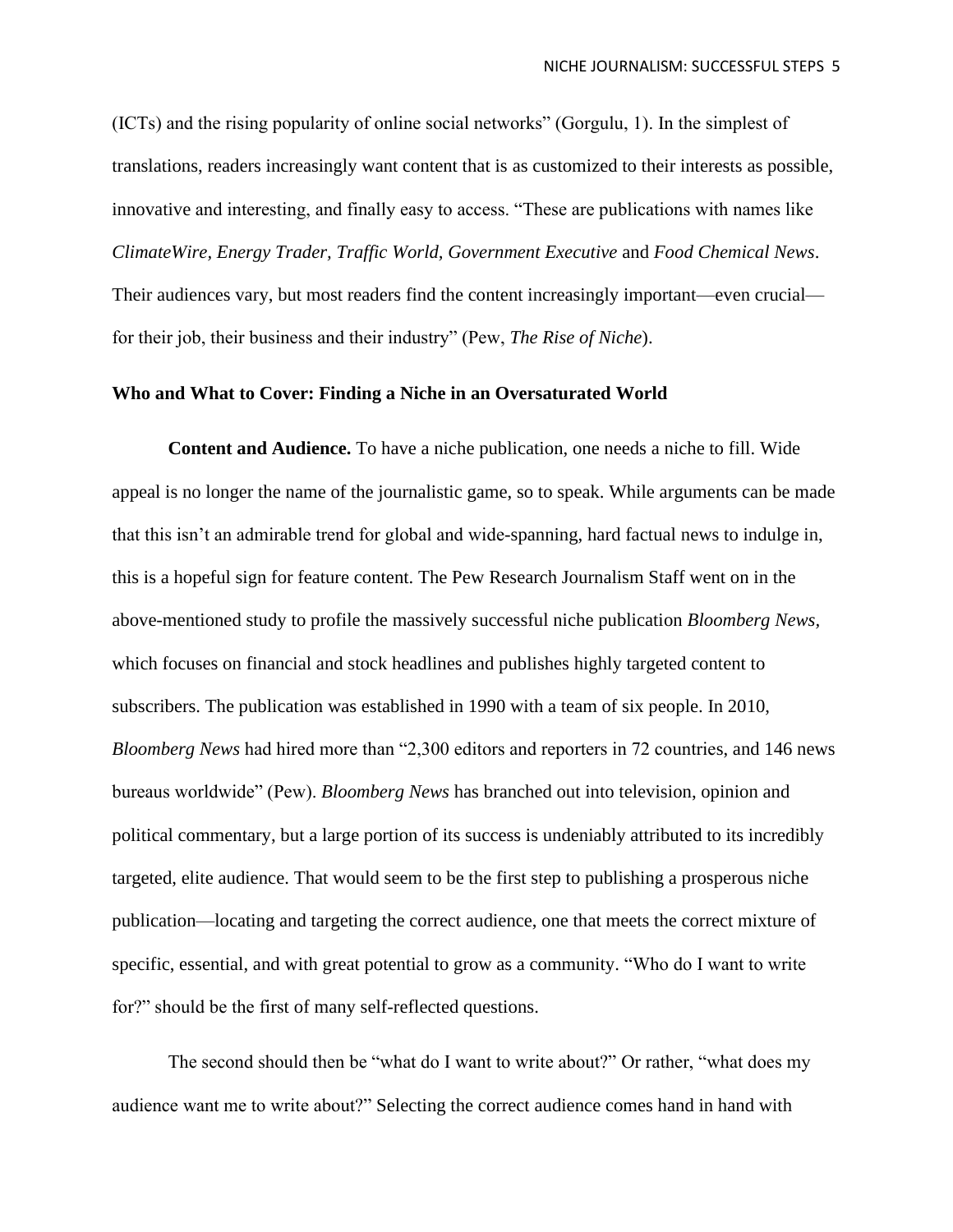selecting the correct content to cover. The content, if it's specialized and done well, will be what attracts the audience initially and (partially) holds their attention in the long run. Anne Lu states that "in niche journalism, relevance is requirement for content, and published information cannot be abstract or interesting simply for its own sake" (Lu, *How Niche Journalism*). Admirable content for a niche publication needs to be interesting and essential, and this can be a difficult balance to strike. That is the core of niche journalism and where it pinpoints the basic tenants of features journalism. It is presented as a quirky luxury when in reality it is an urgent, untapped need.

"*The Local* is an example we're familiar with. Their niche – aimed at English speaking expats living in Sweden – has been so successful that the model has been rolled out elsewhere in Europe" (Kuntze, *Do Niche Publications Think Differently*). According to Kuntze's article, *The Local* gives its readers essential and previously uncovered information about living in their chosen country, such as how to deal with unfamiliar taxation systems, navigate elections, rent a place to live, etcetera. This is a good example of a successful niche publication-- something specialized, essential, not widely available on the generalized web or in the generic public, and moderately or severely lacking in attention. The content makes up one half of the niche; the audience makes up the other.

Aaron Elstein from *Crain's New York Business* further elucidates this trend with his comparison of larger, more generalized "soft-feature" media sites like *Buzzfeed* and *Huffington*  Post that have seen larger than anticipated losses for their business and reporting model. "*BuzzFeed* laid off 43 of its approximately 250 journalists last month, obliterating its national news desk while cutting back coverage of national security, health care and entertainment. The *Huffington Post* lost 20 journalists, including its entire opinion and health sections. It was sold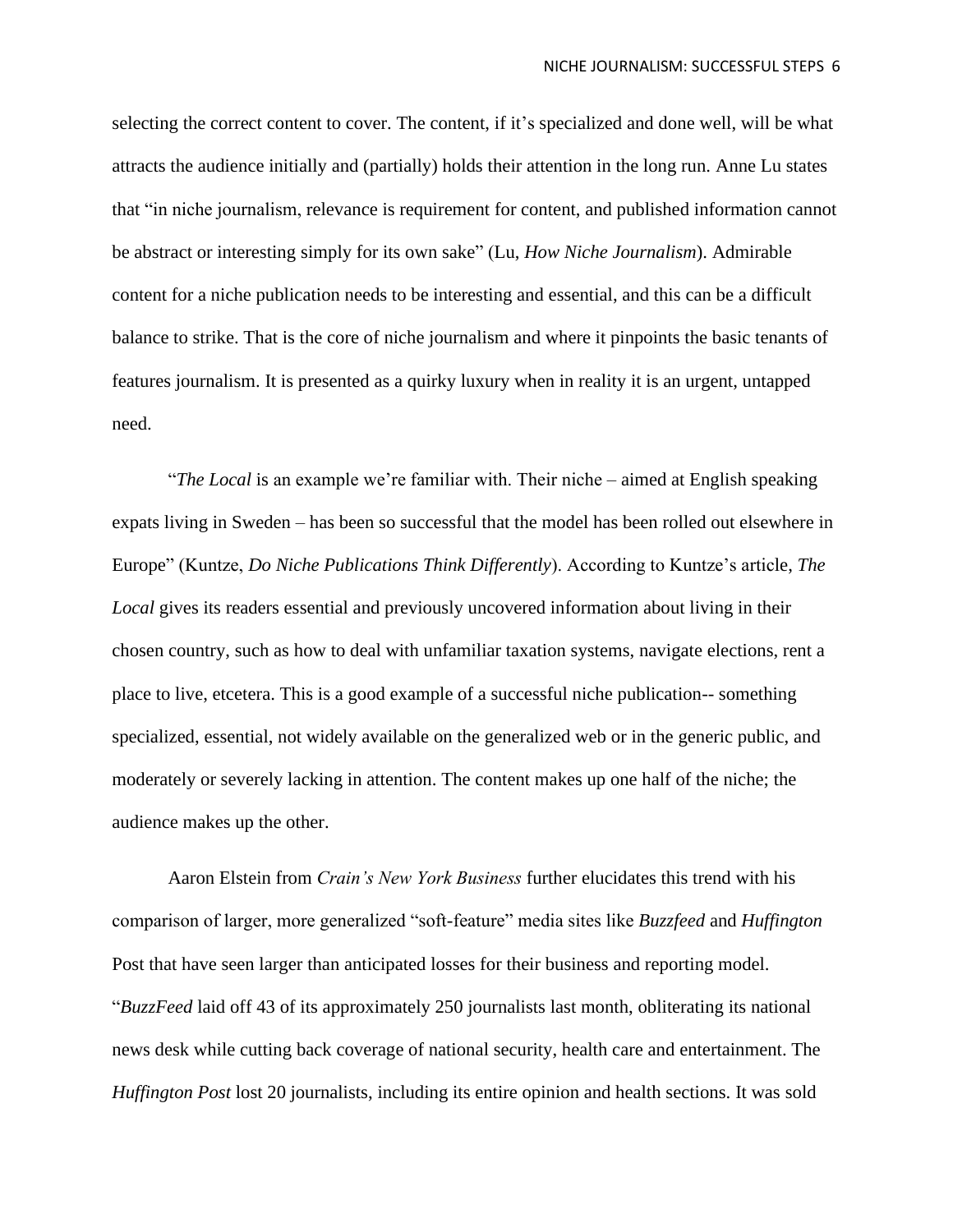for scrap" (Elstein, *Despite Buzzkill at Buzzfeed*). Jacob Nelson told a similar story with his analysis of the *Chicago Tribune's* features department, saying that it instructed its writers to choose its story content based with the most generic, wide sweeping audience in mind as possible. In doing so, they turned their department into a jack of all trades, or genres, and a master of none of them. This leads to a large majority of the lukewarm reader response these publications receive to what they think is targeted content, and large lapses in judgement and knowledge when they attempt to further sharpen their too-wide gazes. "By prioritizing content that will appeal to a large audience, *Tribune* editors sometimes overlook the preferences of large subsets of that audience" (Nelson, *And Deliver Us to Segmentation*).

On the other hand, Elstein points out that niche publications like *Reorg Research*, a media outlet that provides analysis about corporate restructurings and bankruptcies to around 20,000 subscribers, saw "revenues reach[ed] about \$34 million in 2017 (Elstein). Appealing to the masses is a strategy that is proving less and less stable when it comes to features and niche journalism.

**Tone.** Niche journalists are writing to cater to a select readership which might not be large in number but have the motivation and money to pay for useful information. A hard news tone, one disseminated with at best, cold objectivity and at worst, perfunctory and light-handed treatment, would obviously be the wrong route for a niche publication to take with an audience that expects palpable care for the subject matter. "Niche journalism audiences tend to be narrow, yet deep. So too should the tone one takes when addressing them. A specialist approach elevates niche publishers into thought leaders who are educated on their subject and do genuinely care about their target publics" (Lu). Fishkeeping and aquarium hobbyist publications are good examples of this. Information is highly specified, verified, and factual discourse is taken as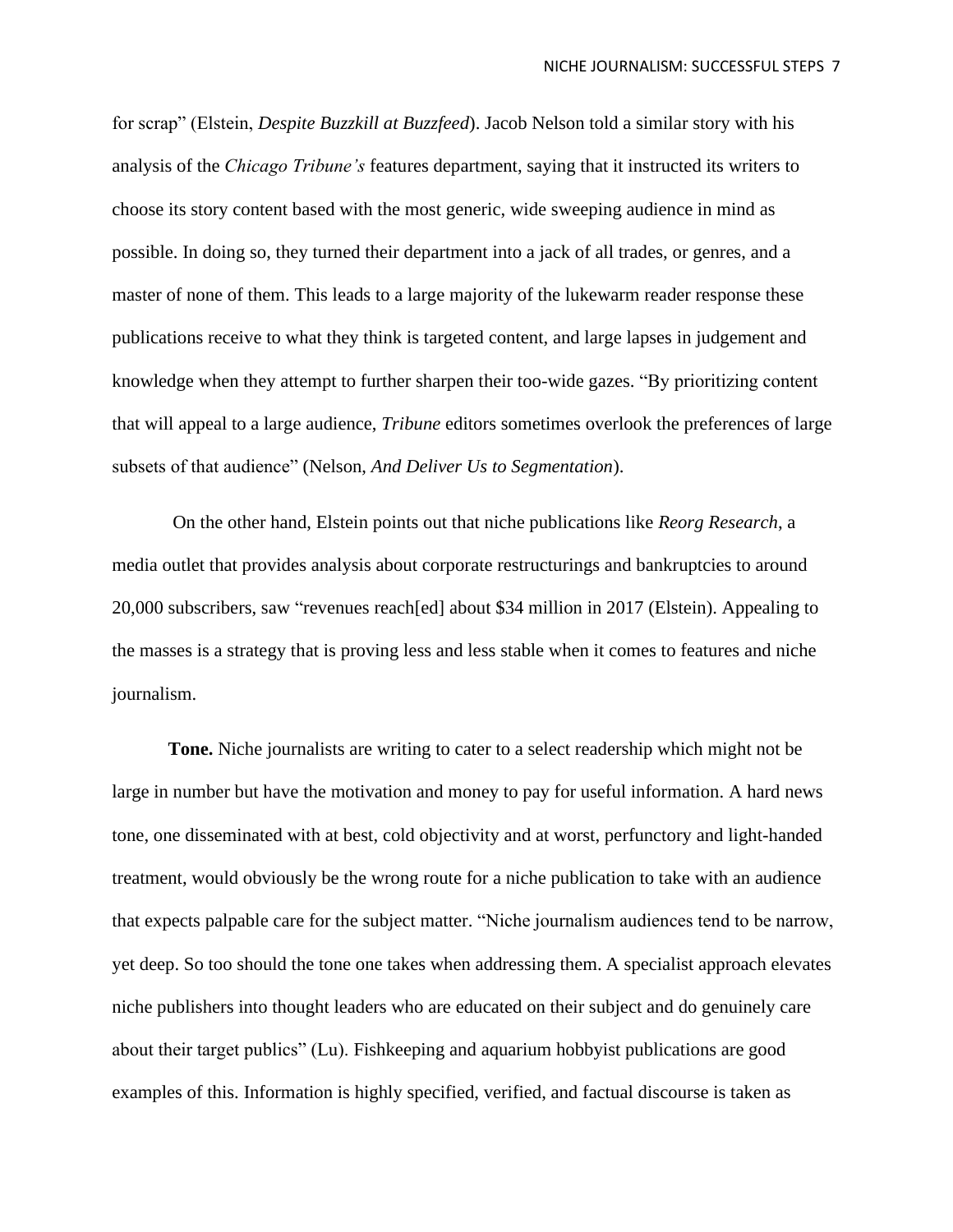seriously as any globally breaking news peg. The overall tone, however, is welcoming and helpful. The consensus is that the best tone for a hypothetical niche publication would be from the point of view of an amicable authority; an expert in the field who is friendly and attentive with the way they interact with their base of readers.

"*Culture Trip* has been regarded as the place to get information about destinations since it started in 2015, but it's predicated on a simple philosophy which underpins everything they do: their readers want to travel like locals, not tourists" (Kuntze, *Do Niche Publications Think Differently*). Kuntze attributes the success of *Culture Trip* to the way they approach their subject matter, not just their niche content focus. They aren't only factual; they present their information to readers in a novel and reciprocal manner. Regardless of whether the writers for *Culture Trip* are actually locals from the venues they report on, their cultural fluency and writing styles meet the criteria of quality and authority on the subject so much so that they excel at the niche branding, and their readers feel confident and at an advantage after engaging with the publication. Information should be discussed and reviewed with a fine-toothed comb, and that comb should be wielded with personality.

These conclusions plainly underline why niche journalism should be handled with a features tone and mindset, rather than a purely neutral news outlook that demands the removal of all or most emotion. "Quite aside from the content itself, notable niche work can often be traced back to a personal moment in the authors lives or professional experience, shared. As a reader this can be quite compelling. It's another way to build trust – though admittedly not something that could be replicated in other organizations by the very nature of the writing style" (Kuntze).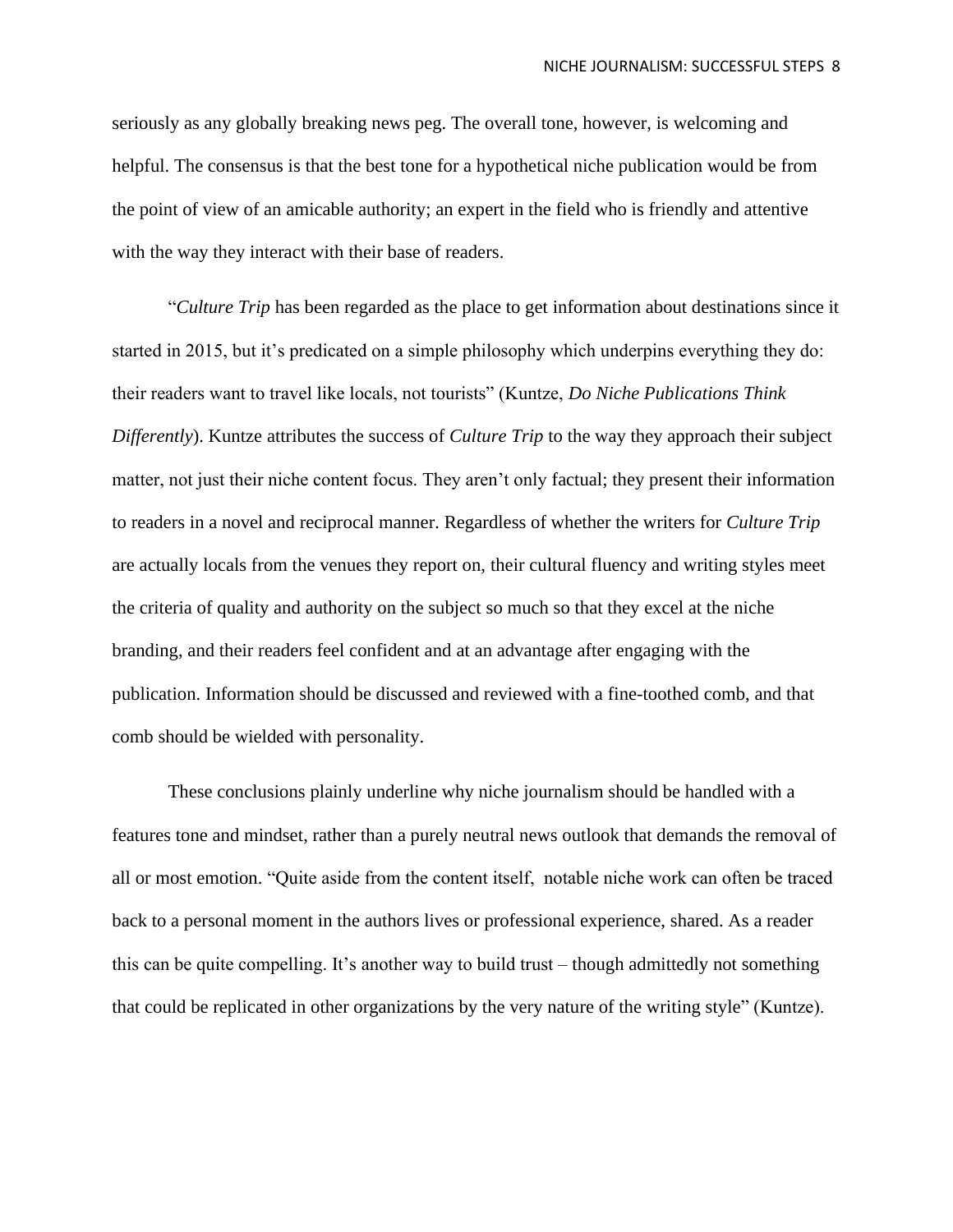# **Design: What Form (Visual, Innovative) does Modern, Relevant Niche Design Take?**

In traditional forms of features journalism, mainly magazine and newspaper print, the concepts of design and layout are as integral to the delivery of stories and articles as the content itself, at least in the eyes of readers. In 2020, despite the more mundane aspects of antiquity still being important to the craft, design has grown into more than centering headlines and scaling font sizes. Like many aspects of journalism, design hasn't escaped becoming a multisided hurdle in the age of modern platforms and technology that evolves seemingly by the week. Going with current market trends for this scenario and assuming that the chosen platform for our hypothetical niche publication is online media and web copy, the selected design formula should fulfil a set of criteria that Ana Serrano describes as "Effective Cybergenre Design: interactivity, navigability, usability and accessibility. Design is a concept that includes the utility or function of the product… [on the] internet this function includes several: to be seen, heard, discussed, shared, posted, immersed, and browsered" (Serrano, *Online Journalism*). Every aspect of niche journalism is a more streamlined version of features journalism—the design must be intimate and tailored to match the content carried by the publication.

**Multimedia and Format**. According to design academics, design and layout for a niche publication needs to "constantly surprise the user to retain their loyalty, increase reader participation and emphasize the exclusive content on display" (Serrano), all while being uniquely creative overall. Creativity that flourishes under the limitations of cyberspace and the needs of a publication to produce distinguished, conspicuous, attractive design would likely be ideal for a niche publication with a particular audience and distinct content. With traditional online copy for niche publications, the best interface is one that appears to be as intimate and responsive as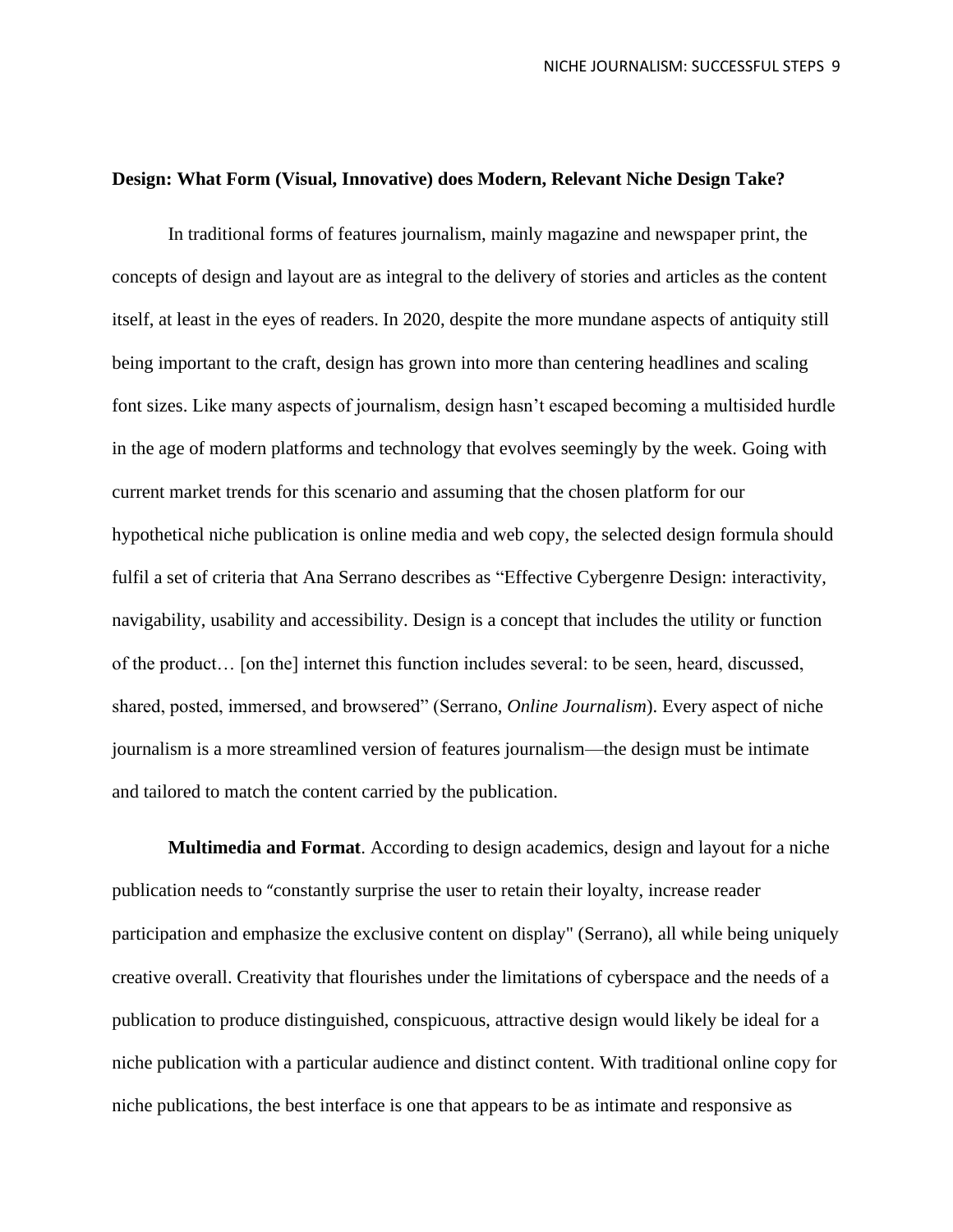possible. "When a reader looks at a publication, they want to feel like it was designed with their eyes and attention span in mind. Cleverly incorporated media, like hypertext, graphics, video, animation and sound, and hyperlinking can create new forms of digital storytelling, which then surprise, delight and puzzle readers" (Pope, *Further on Down).* Design elements shouldn't be window dressing to a story. They should take an active role in delivering the story to the reader, and this should the answer to the next question regarding the hypothetical niche publication; "What design formula would be most effective for my readers?" The following section will be a brief overview of services, software and technology that can be incorporated with creative aesthetic to suit a variety of niche brands.

**Hypertext and Layering**. Hyperlinks and hypermedia are well established digital design elements that add layers to static web copy and have done for years. The main premise of a hyperlink is to redirect the reader towards another aspect of the story or to reference an outside resource. These aspects are typically videos, images, soundbites or other forms of media that are incorporated to create a more complete and satisfying narrative. "Hyperlinked media may be a dated technology by origin, but they can still be a great example of how new media can do things traditional media can't. Only if, however, they provide ease of accessibility for the reader or viewer, and make effective use of interactive elements" (Pope). In the early days of web design, hyperlinks were a very rudimentary technology. They often pulled readers away from the article and the platform altogether and made for a broken immersion experience overall. Thankfully, hyperlinks and hypermedia have been tweaked into a more sophisticated form in recent times and interact seamlessly, in most cases. James Pope's analysis of reader response and feedback to hypermedia indicates that online viewers would appreciate an immersive, wide-ranging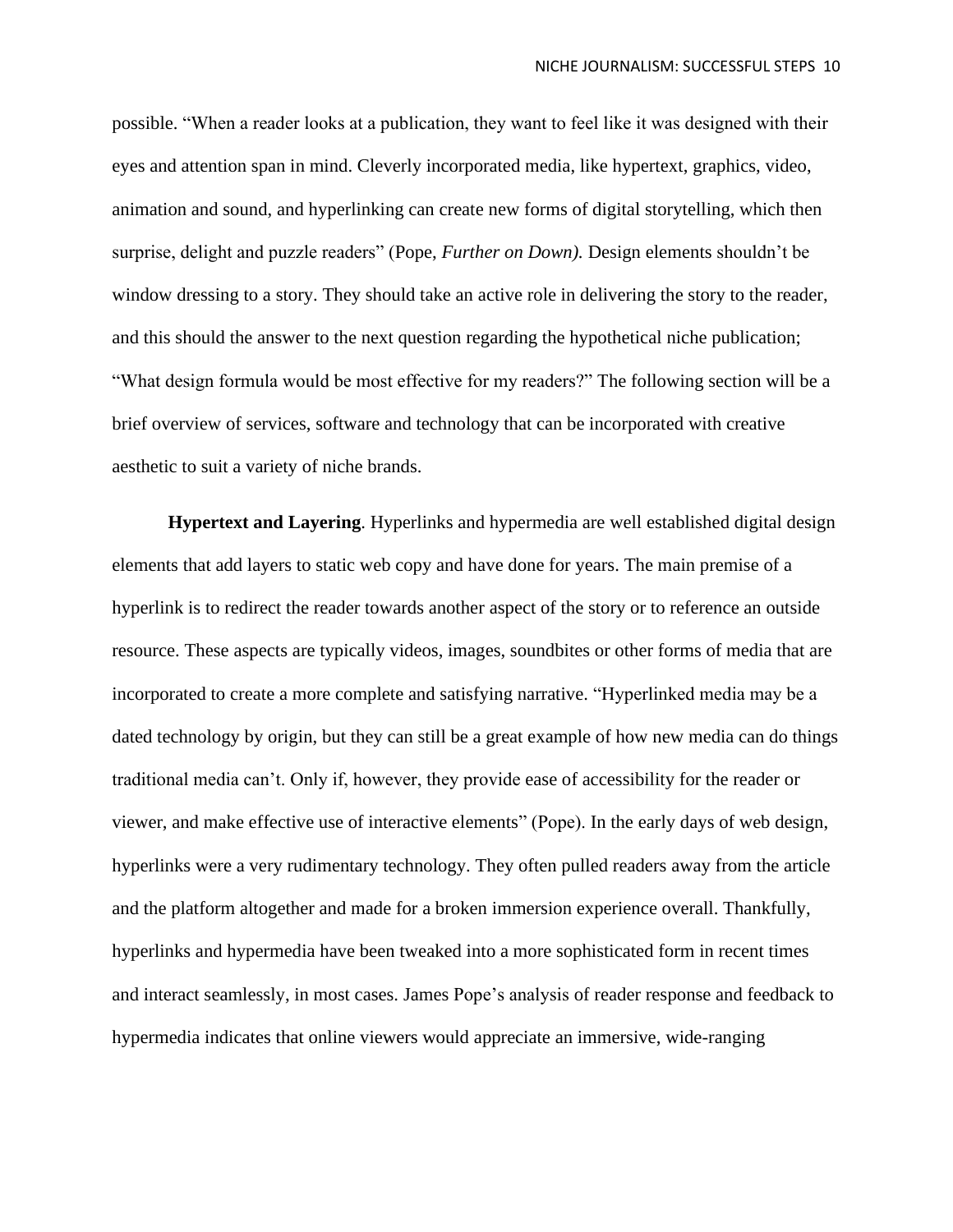experience to be contained in a neat, professional ecosystem. "The less seams and transitions visible to the viewer, the better" (Pope).

Hypermedia in 2020 primarily appears as tagged images (images featuring pinned, embedded elements contained attractively on the image face itself) created via graphical tools like [ThingLink,](https://www.thinglink.com/en-us/) XIA, and [Genial.ly.](https://www.genial.ly/) The definition of an interactive image then expands to maps, infographics, eCommerce presentations, product marketing and more. Tagged media allows for the sense of movement while allowing the reader to remain visually 'seated' and comfortable. ThingLink and Genial.ly especially boast 360 AR/VR compatibility, for the creation of tours and instructional experiences rather than simple videos. "Readers and viewers want to be able to move around an interactive space freely in order to apprehend the developing narrative, while also not being yanked all around the internet. An abundance of tabs is a headache for anyone" (Pope). On the back end, ThingLink's images have an option that can be enabled for them to provide real-time statistical data from audience engagement and assist publishers in tailoring their visuals. Highly customizable, these plugins and additions can be crafted to deliver an intimate story experience for readers of even the narrowest niche.

**Photomaps (Cartographic and Graticular)**. These days, visual design elements in award winning niche publications need to be more than static images lying flat on a page. Readers want to be engaged by images and be enveloped in the story. Photomaps, or multiple viewpoint photo composites, shift geographic visualization and add depth to images and galleries. Photomaps build worlds and biomes with dimension, using illusion and design principle, to bring artistic elements of stories to life. "Photomaps are commonplace, but critically and popularly overlooked. Well-known examples include the ubiquitous panorama and aerial composites such as Google Maps' satellite view as an extremely practical application" (Tovey,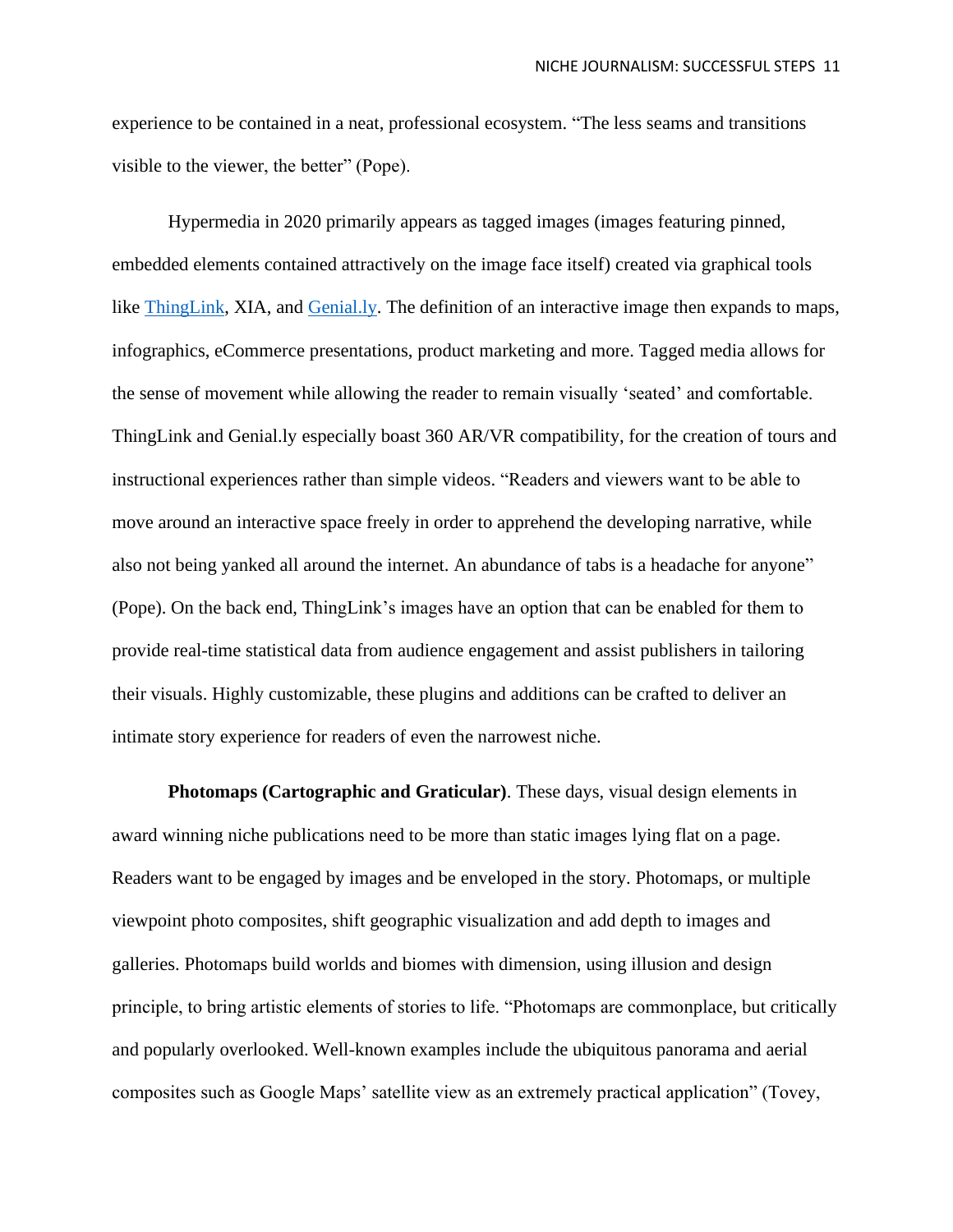*Photomaps)*. Rob Tovey points to cartographic and graticular mapping—a sphere, like a panoramic image or globular surface plotted to a flat surface— as particularly effective methods for integrating photomapping with storytelling efforts. An image of a hall of mirrors, for example, can be split and reoriented around a textual walkthrough of the exhibit to create a dazzling effect through reflection and optical illusion or a carousel divided into graticular lobes ("where a spherical image is sliced into 12 double pointed ovals, minimizing distortion while preserving angles between points and staggering the effect of visual interruptions") [Tovey, *Photomapping*], can be digitally opened, section by section, like a book or flyer. Fluid images and photography also combine well with appealing hyperlink and media design.

**Sound Slides/Tracks.** While less integral to the impact of written word, sound design can also influence the overall experience a niche publication. Playing audio during longform, sectioned articles or packages often underlines the gravity and intimacy of the subject matter, particularly with stories and articles with cultural or atmospheric importance. A good example of this would be the embedded soundtrack of *Children in the Congo*, which Martin Engebretson discusses in his sound slides study. "The soundtrack for *Children in the Congo* consists of three separate elements of singing, apparently recorded "on location" with some realistic noise in the background, providing a background of shifting moods for the images and a shifting verbal contextualization" (Engelbretson, *The Sound Slide Report*).

The first minute of *Children in the Congo* is a happy school song sung by children that slowly slows and softens into a melancholy working song, sung by a young woman, that then turns into a lullaby cut with natural clips of dialogue and community life in the background. The songs are timed to the sections where they hold relevance and trigger automatically when the reader engages with the page. It adds mood and ambience to the information, as Engelbretson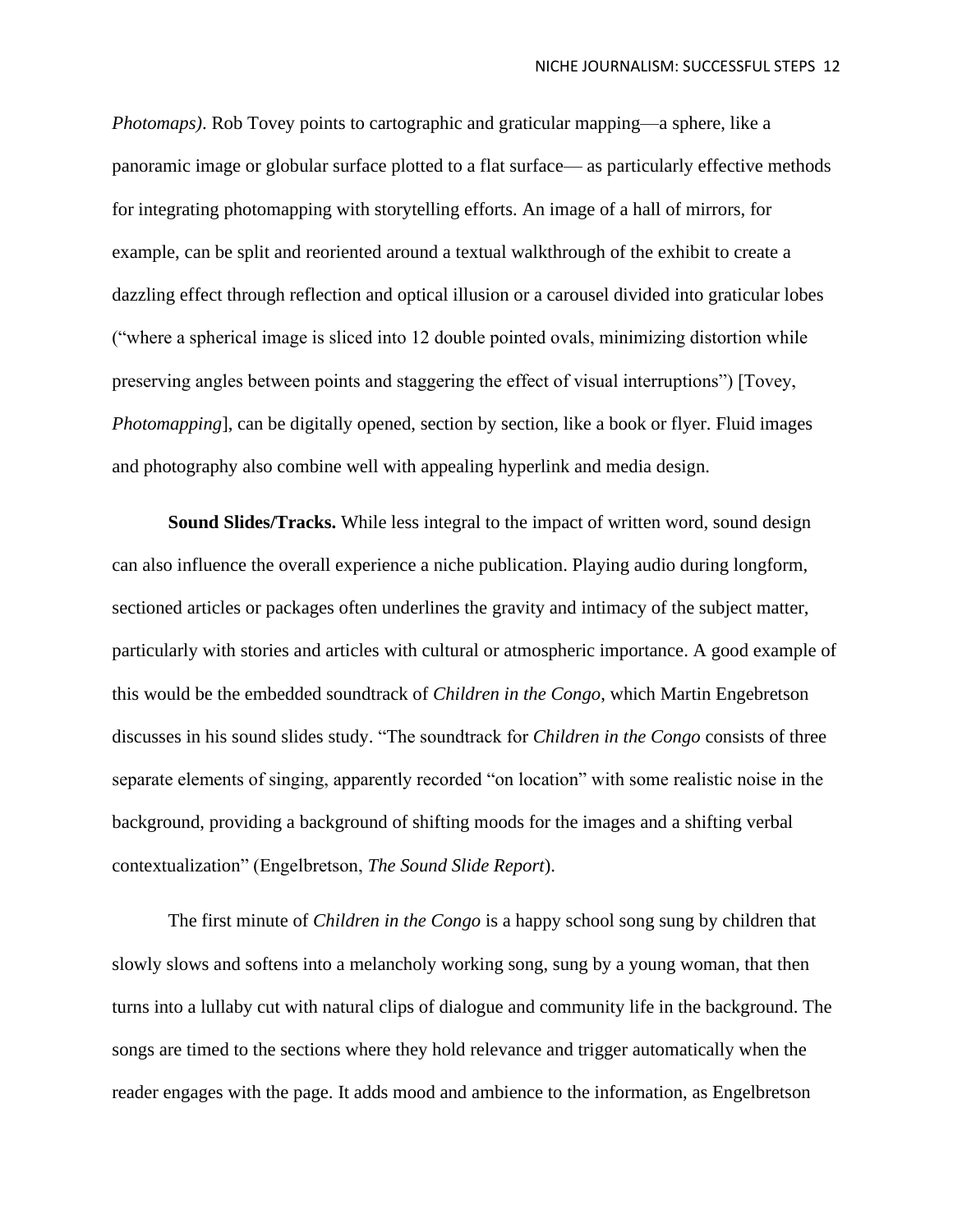states; "Any attempt to browse the sound slide report *Children in the Congo* without sound leaves you with a feeling of interacting with a completely different work. The work loses an important element of cohesion, as the songs create a wholeness that counteracts the fragmented impressions offered by the photos" (Engelbretson).

# **Launch and Audience Engagement**

**Web VS Print**. With a design formula chosen and decided on, the next and final questions that the hypothetical niche publisher should approach is how and where they want their content to launch. "In the most recent study by the Pew Research Center for People and The Press, 65% of people ages 18-29 get their news from the internet, outpacing television for the first time. 47% of American adults say that read most of local and global news on their cellphone and tablet computers" (Grueskin, 11). Debates rage about whether physical print remains a viable, financially successful outlet for news media organizations. The answer varies depending on which sets of circumstances exist in a scenario and location, including the genre of content and news offered as well as online availability in the region, but the general conclusion among journalistic academics is that for better or worse, audience interest will continue to migrate to the digital sphere. Niche journalism, as a subset of humanities reporting that by nature conforms to what its audiences want, inevitably models those trends, as Lu writes; "Given the current digital climate where all kinds of information is available to the reading public free of charge, the survivors that have managed the transition to the web are turning to niche journalism to thrive. They are using the online platform as a way to reach more readers while creating fresh new ways to deliver content to paying subscribers who are eager for more" (Lu). As such, for the purpose of this review, digital media will continue to be the assumed best module for a collection of selfpublished niche content.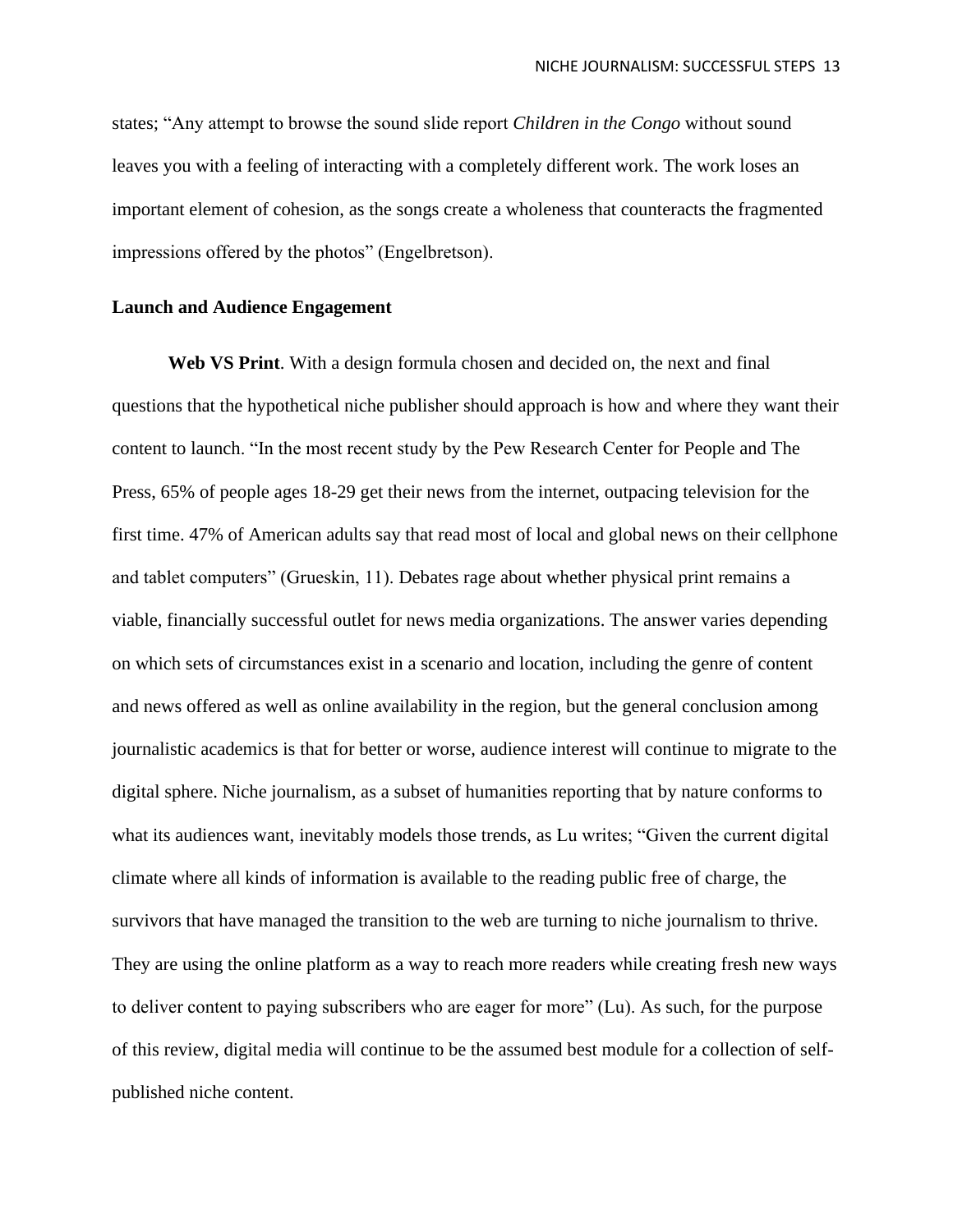**Funding and Business Model**. Design and intriguing concept will not build, sustain and sell a niche publication by themselves, unless the goal is to disseminate the information for free. Expansion of the digital sphere translates to less gatekeeping in the realm of distribution. Today, a news organization doesn't need an entire team of coding experts and IT workers to build a customized website or platform. Website creation costs nothing with the introduction of do-ityourself sites like Wix, Squarespace and WordPress. New niche publications are very easy to start with very little starting revenue or notoriety if a publisher intends to begin small and measured. Using similar self-publishing platforms like Soundcloud and Amazon Library, authors, musicians and creatives have carved their own niches in their respective fields and genres. "Do not let the lack of a commercial price structure fool you—WordPress is a world class publishing platform. It's an open source platform with developers from all over the world constantly updating, building plugins and widgets that make the CMS increasingly powerful" (Briggs, *Journalism Next*).

In his article for The Knight Foundation, Mark Glaser identified a motley of grant organizations and nonprofit groups that are dedicated to providing startup funding for new selfpublished news and media outlets that need assistance with either opening or expanding their operations. In his writeup, he briefly mentioned the grant practices of the American Journalism Project, the Lenfest Institute for Journalism and the Local News Business Model Challenge. His assertion that these large grants can mean the difference between success and failure may ring slightly biased and dramatic in the age of nearly no restrictions to content creation, but the option to seek funding and help is always incredibly valuable to up and coming niche journalists. "Keep your eye on the News Revenue Hub, a great resource for news organizations trying to keep their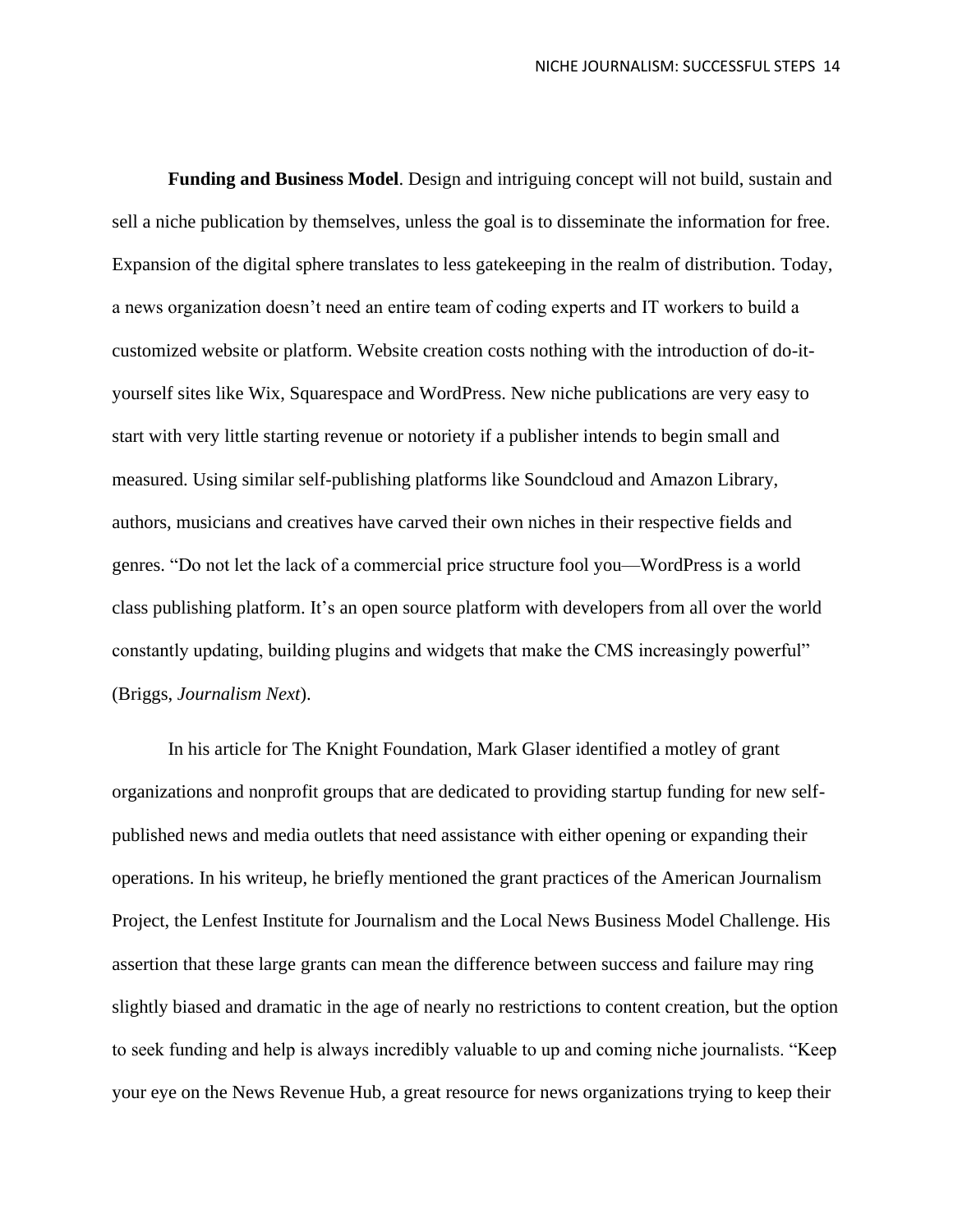head above water. The Hub offers a suite of services, including donation processing, in-depth analytics, marketing campaigns and training—and many of the services are funded by foundations" (Glaser, *How to Build*).

A study by Sirkkunen and Cook examined online markets worldwide in order to simulate the best business plan and prolonged operations model for a proposed niche publication. They concluded that in an American online market, an admirable strategy would be to begin with a small team, a focused content goal and a tight pool of targeted audience members on which to build a stable base. That stable base becomes the subscribers that pay to be part of the niche. As word spreads, so does the subscriber base. "There's very little promise in citizen contributions if you're running a small, niche web site. Contributions are sporadic and the one-man-publisher editor model seems to create most of the stories by themselves. Niche sites seem to enjoy strong community support, which can be backed up with financial support" (Sirkkunen and Cook, 28). They discussed the business model of the niche publication ArtsJournal, which was established in 1999 and is an aggregator of cultural news. According to Sirkkunen and Cook, ArtsJournal employs the founder and CEO Douglas McLennan, his assistant, and 66 bloggers in their network, as well as a full-time manager. With a staff of 69 people, they make "over six figures" (28), with half of the money coming from advertising and the other half through speaking engagements.

**Audience Engagement**. The final aspect for a hypothetical niche publisher to address is how and where they want to engage their audience—or not, which is also an option although not a recommended one. "Whether news and niche outlets require subscriptions or provide content for free, they must constantly interact with—and provide relevancy to—their audiences. Ensuring the attachment of a loyal audience is paramount" (Batsell, 8). The audience is, as previously established, the backbone of any web or print based niche publication. It probably is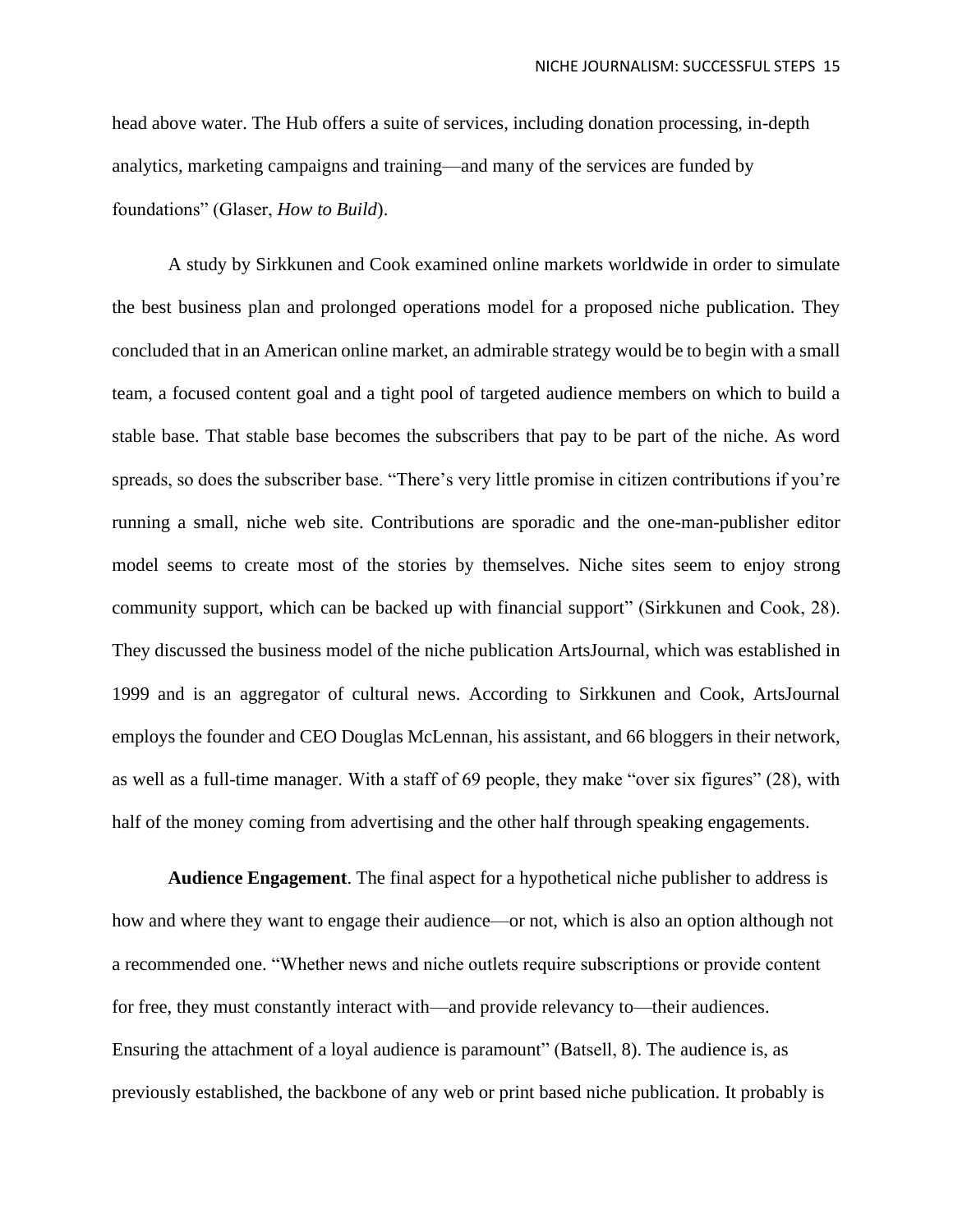best to engage and include them, and indeed it should be relatively easy to make initial connection if the publication is running on an interpersonal basis. Aside from compiling an email list, what degree of contact and interaction is appropriate and or necessary for a niche publication? The correct answer may be some, but not too much. Audiences are often allowed to provide suggestions for niche publications to cover, and they should stay suggestions, not mandates, so as to uphold ethics contamination in content. Audiences should never be allowed to direct or interfere with day-to-day content vetting and sourcing, and social media engagement should be cordial, polite, while remaining respectfully withdrawn.

Granted, that can be difficult to do with today's audiences. Nelson's article addresses the pitfalls that often come with involving large online communities in public discourse; "While some publication staff described taking steps to communicate with readers via in-person events or social media platforms, others were so discouraged by the vitriol they found in online comments to their articles that they admitted they rarely even looked at them. They admitted to incidents where, while infrequent, members of the audience had either angered or scared them" (Nelson). While there is always a chance for this to occur, the highly specialized nature and tight knit community surrounding niche content, the odds are significantly lessened. Later in Nelson's study, he acknowledges that further interviews with reporters and editors revealed that those who did make efforts to interact with their audience, despite some negative feedback, felt more positive about interactions that occurred in more intimate or offline venues, like niche sites and publications.

Jake Batsell is of the mind that fostering an audience is more than texting them weekly and asking them to pay for content. In his book Engaged Journalism, Batsell recommends that new niche publishers find methods to convene and meet their public in person, empower their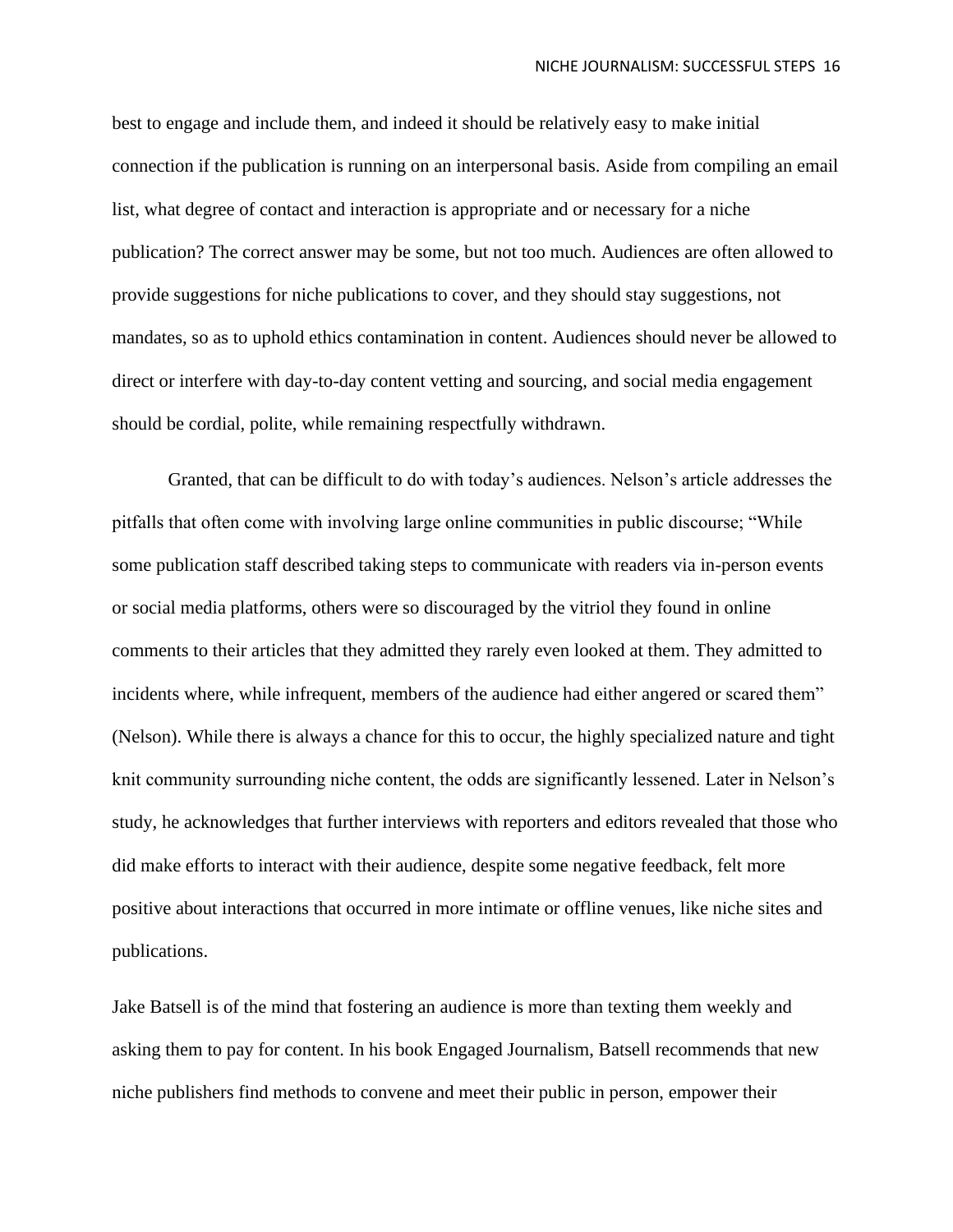audiences to satisfy and supplement their own knowledge and curiosity through the publication, and put forth an effort than can be felt. "Feigned, shallow engagement" (Batsell, 34) is apparently worse than no effort at all.

## **Case Study: The NewsCube. What Worked, What Didn't?**

Readers will always appreciate creative, appealing page visual and intriguing ways to manipulate multimedia. But as platforms evolve and marketing teams come up with new ways to engage attention, interactive customization continues to gain interest. "It is clear that readers have become more familiar with interacting in a wide range of ways: exploring the screen, clicking, pinching and swiping through pages on apps and websites are now very intuitive actions, almost becoming 'trivial'" (Pope, *Further on Down*). This raises a complex dilemma for niche publication designers and publishers. Until a new technology is created that completely changes the way readers interact with web media, readers demand new configurations of the same technology that they've become intimately familiar with. Serrano describes this phenomenon as "newspapers on demand, an age where the ideal news platform needs to be curated, personalized, bite-sized [or at least appear to be, tangentially] and easily interchangeable for new, similar information with the least process possible" (Serrano).

The NewsCube, a prototype niche news platform and publication combination, seemed to address these concerns, and while it ultimately failed to make large waves before the official project ended, it stands as an incredible example of how a new niche publication might attempt to integrate truly innovative technology and intimate design to stand out in the market. The NewsCube was created in 2014 by "journalist and academic" (NewsCube) Sky Doherty as an interactive storytelling tool that pushed the boundaries of conventional screen engagement. The project aimed to make a creative leap in how news consumers used and experienced hyperlinks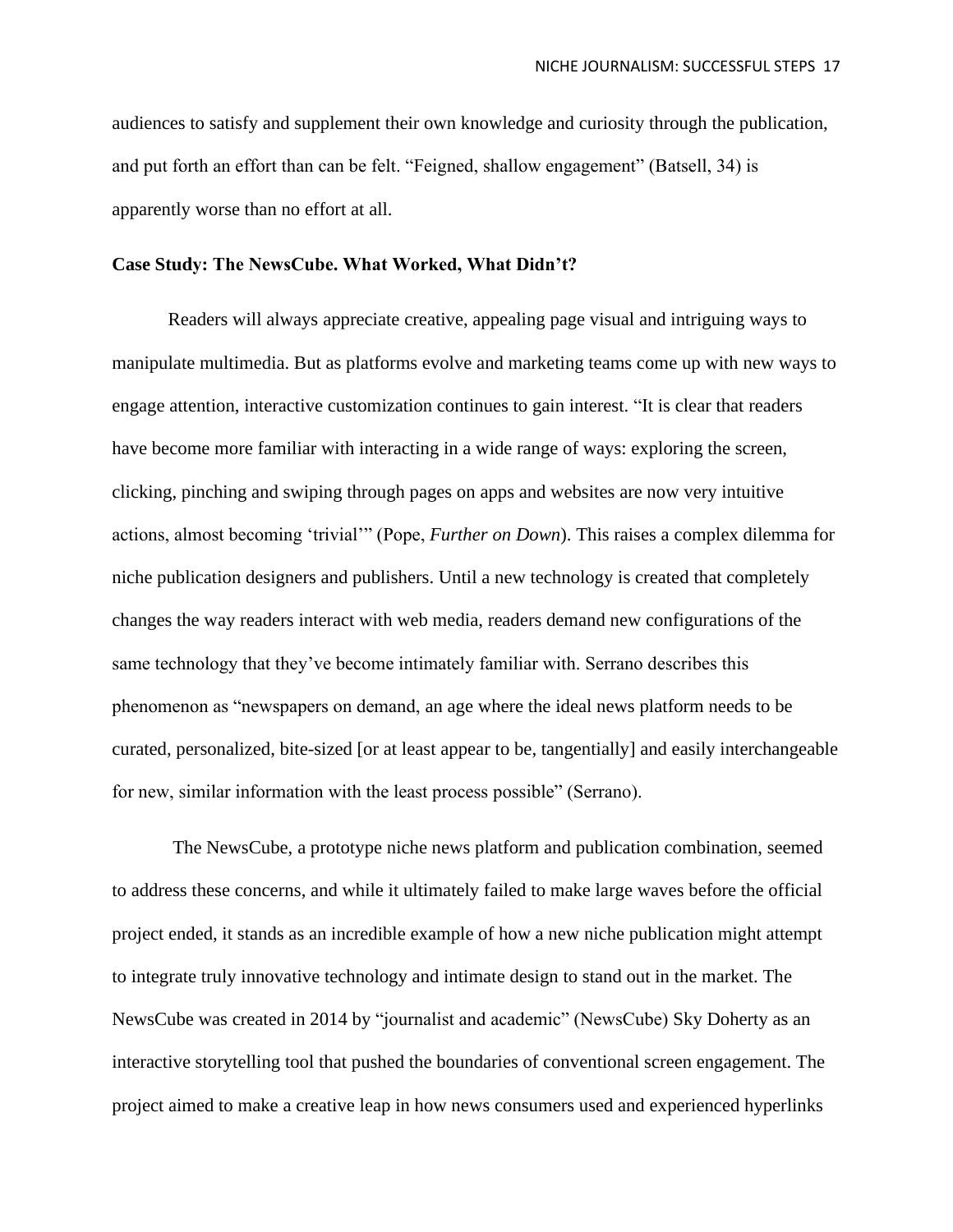to tell journalistic stories and was marketed as an interface that could be adapted to the design and branding any media outlet or organization. "In this study, a prototype iPad application was developed. It was designed to exploit hypertext in a way that allows readers or users to quickly glimpse the components of a complex or long-running story, and to vary the perspective within stories. A distinctive characteristic of the approach was that the design process was informed by journalism. That is, it was journalistic thinking combined with design methods" (Doherty, *The NewsCube).* 

Using technologies similar to photomapping methods discussed by Tovey, with a NewsCube, a story or collection of content would be displayed on six joined surfaces that would take the shape of a singular, spinning cube, and that content would be grouped by genre or theme on each side, with nine slots of content able to be displayed independently or as a unit. That content could either be text, images, video, links, articles, documents or social media feeds. The physical prototype resembled a blank Rubik's cube, with panels that could be changed and manipulated by the publisher via the accompanying iPad app. Eight prototypes of the NewsCube were digitally produced and published. Disregarding slightly clunky 2014 -era graphics, the cubes were reviewed to be aesthetically pleasing and fun to use. Prototypes 2-8 were able to be physically spun and turned with the click of a mouse, and each side of the cube featured either a graphical element, a headline, or both. The overall package came across as orderly and approachable, tangible even in a digital space in the way that hypermedia creates the appearance of movement around content and images. "The tactile, engaging qualities of the NewsCube were seen as an advantage by most of the participants. They noted the familiarity of the interface and called it 'fun' and 'playful'" (Doherty). By the time the project ended in 2015, the NewsCube was awarded the 2014 Walkley Grant for Innovation in Journalism.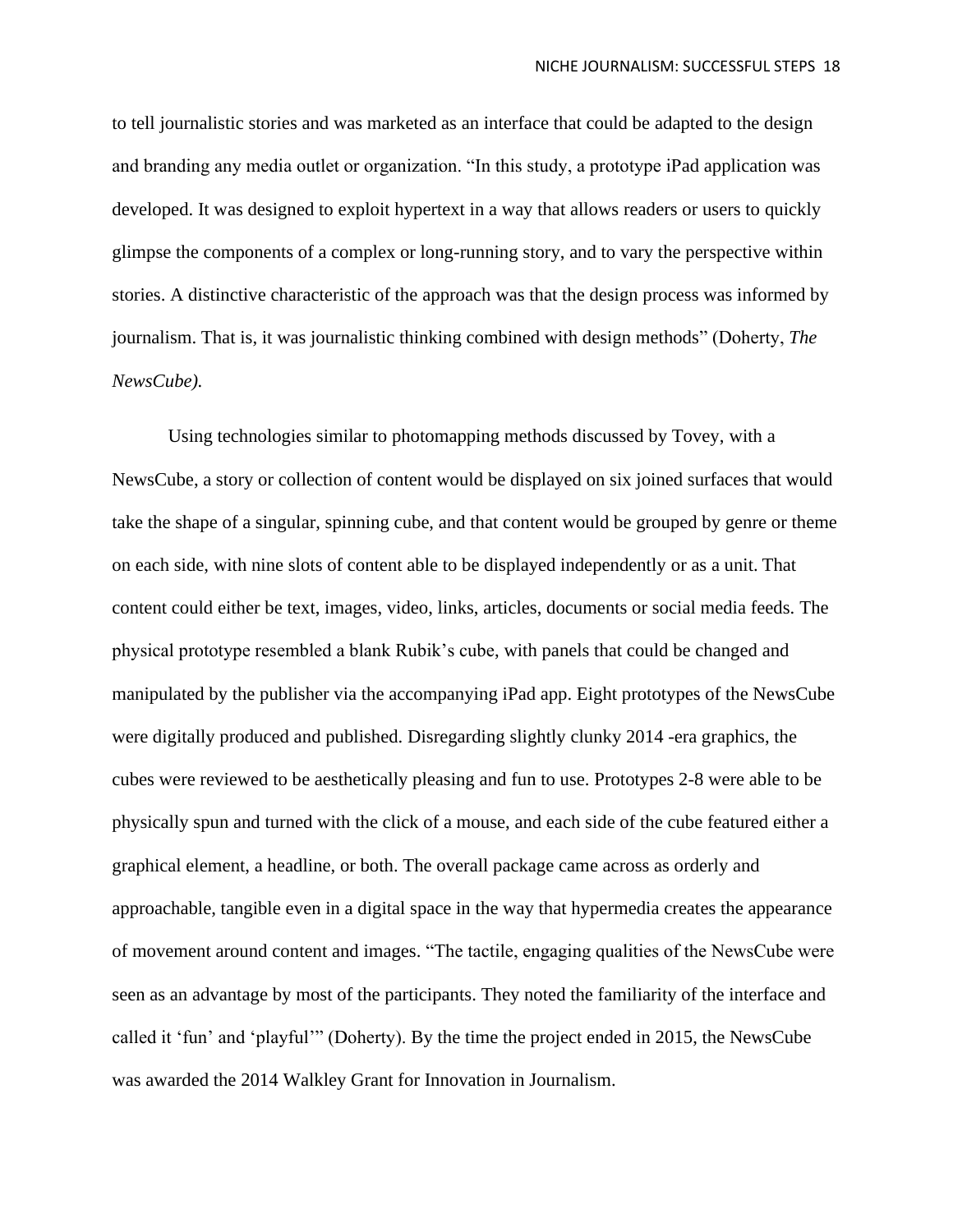## **How The NewsCube Could be Improved**

Juho Ruotsalainen compiled a study with Sirkka Heinonen that concluded; "attractiveness becomes a core quality criterion in cutting-edge journalism. Unlike in routine reporting, when journalists treat all subjects in a deep, interested, and engaging way, oftentimes attractiveness and engagement stem from novelty, freshness and originality" (Ruotsalainen, *Intimate Journalism*). The NewsCube was successful as a storytelling tool because while it was attractive, that attractive aesthetic served an actual, innovative purpose. There were notable areas in which the NewsCube could've been improved, however. Had the project not been primarily research and community driven and then intentionally, freely distributed, certain factors could have been tweaked in ways that could've elevated the NewsCube into an indispensable storytelling tool for niche publications, utilized financially by at least one successful outlet.

Negative feedback about the NewsCube related primarily to collaboration, point of view and breadth of topic. A public private button enabled users to make their NewsCubes visible and able to be edited to other participants, although that was never implemented fully, and the cubes possessed the ability to incorporate a personal social media stream on one of the faces. Reviewers expressed concern about the quality and fact-checked status of the news they'd view if everyone in the wide online community was able to edit the content carried by the cubes; "I think if you had streams where every man and his dog had the equal ability to influence what it would look like, it would be unwieldy and it would be a mess" (Doherty). If the NewsCubes were repurposed by a niche publication, one crafted and disseminated by a small team of specialists and editors who removed the ability for the cubes to be edited post release, the quality of content would be above reproach and free of outside corruption—the dreaded 'fake news' dissolution.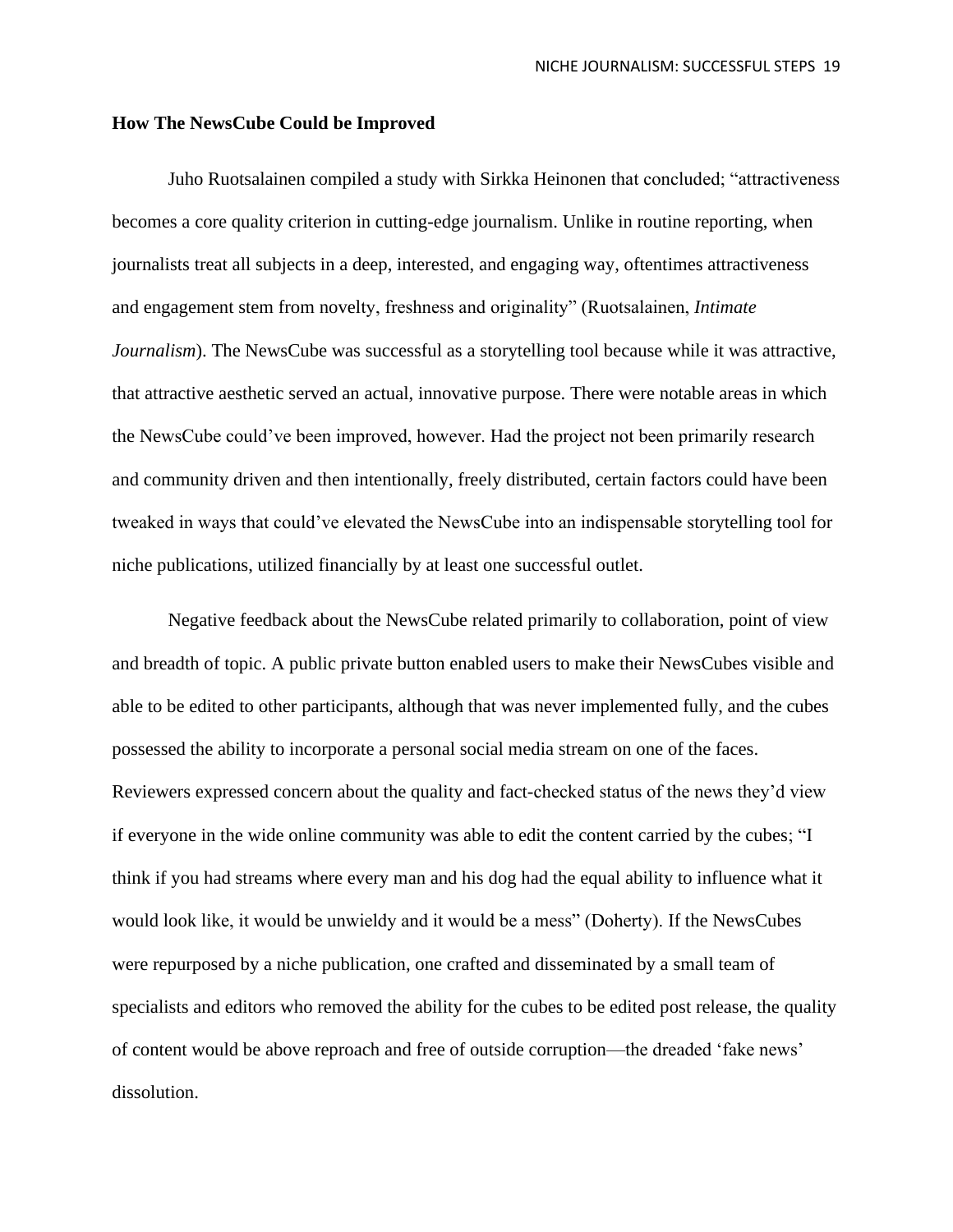Other criticisms of the NewsCubes consisted of complaints that design couldn't facilitate storytelling from multiple perspectives on the content featured because of its size and compact nature. There were mixed views on how effective the tool was for fair and objective reporting. One participant thought the cube was a rudimentary way to deal with perspective, as "sometimes you have in-betweens, and too many views could be confusing" (Doherty). Reviewers also reported that they were too generalized, and the platform was too small to be effectively used by large, established news communities who want a dearth of content. "Like everything else designed by a committee, it would not be very satisfying, because it would have the goal of satisfying everyone. Ultimately, cubes produced by larger companies would be a game won by the special interests, people who are paid to promote a point of view" (Doherty).

Again, adapting the NewsCube interface to a purely niche brand would eliminate those issues relating to point of view and content. For example, a niche publication for owners of Betta Splendens, a popular pet fish, would do well with a contained NewsCube interface. Five of the six sides could be designated for highly specialized, controlled and vetted content that the majority of the narrow community would agree on- advice on setting feeding schedules, or newly discovered changes to expected water parameters while using certain products. One or more of the sides could be gallery or image driven stories, featuring hypertext and interactive media, and the entire package could be delivered via email to paying subscribers, or possibly reworked into a tactile desktop or search bar application. This application would be customized to each users habits and preferences, with a social media stream on one side for increased intimacy and curation—a constantly spinning hub of personalized niche news. The panels could be set to show a variety of information from one niche, or a few selected headlines from one or two interested fields and communities.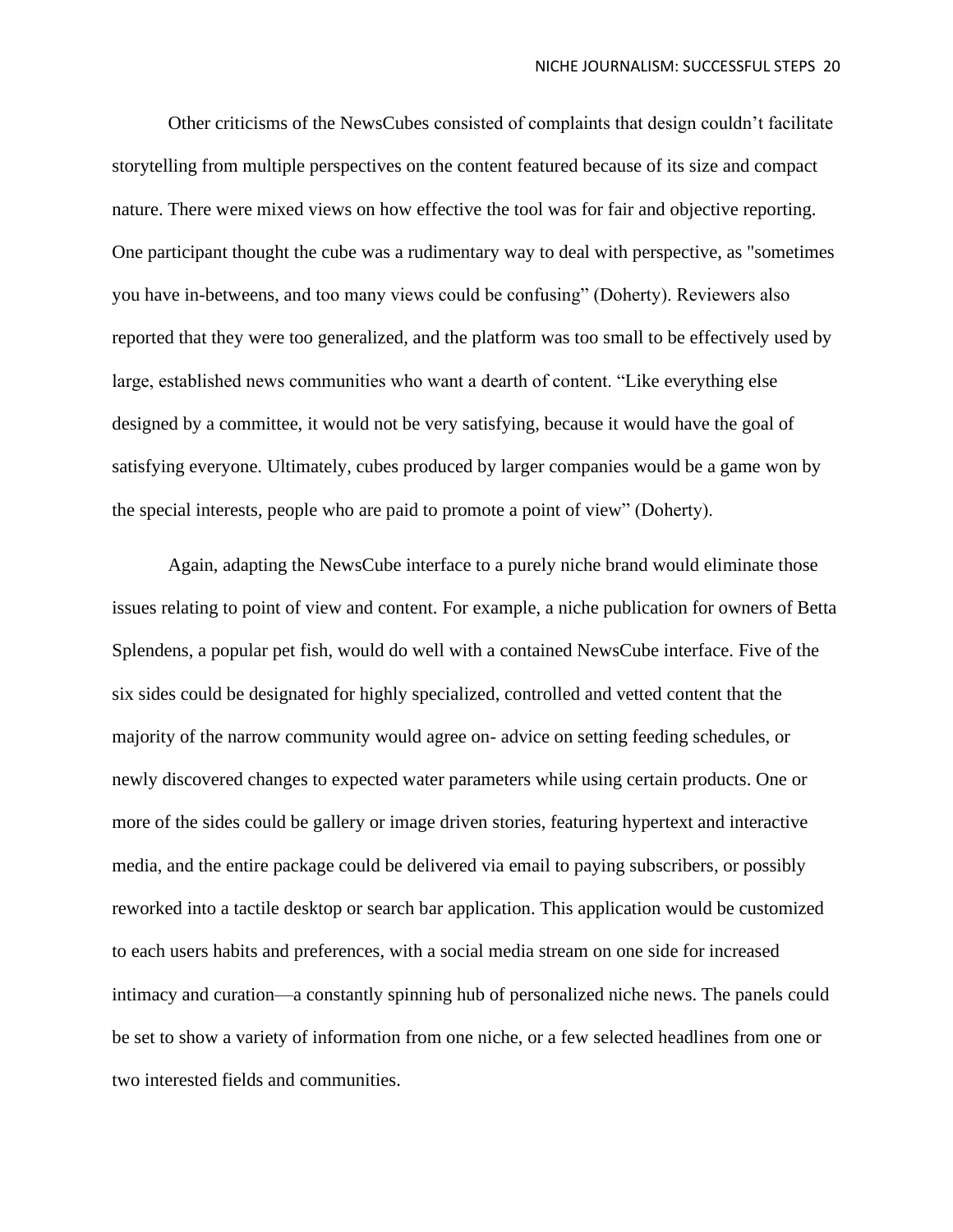The NewsCube was designed to be utilized by a large and varied market, but it could've had real success as a targeted, curated stream of niche news that would have quickly become an everyday staple in people's media routines.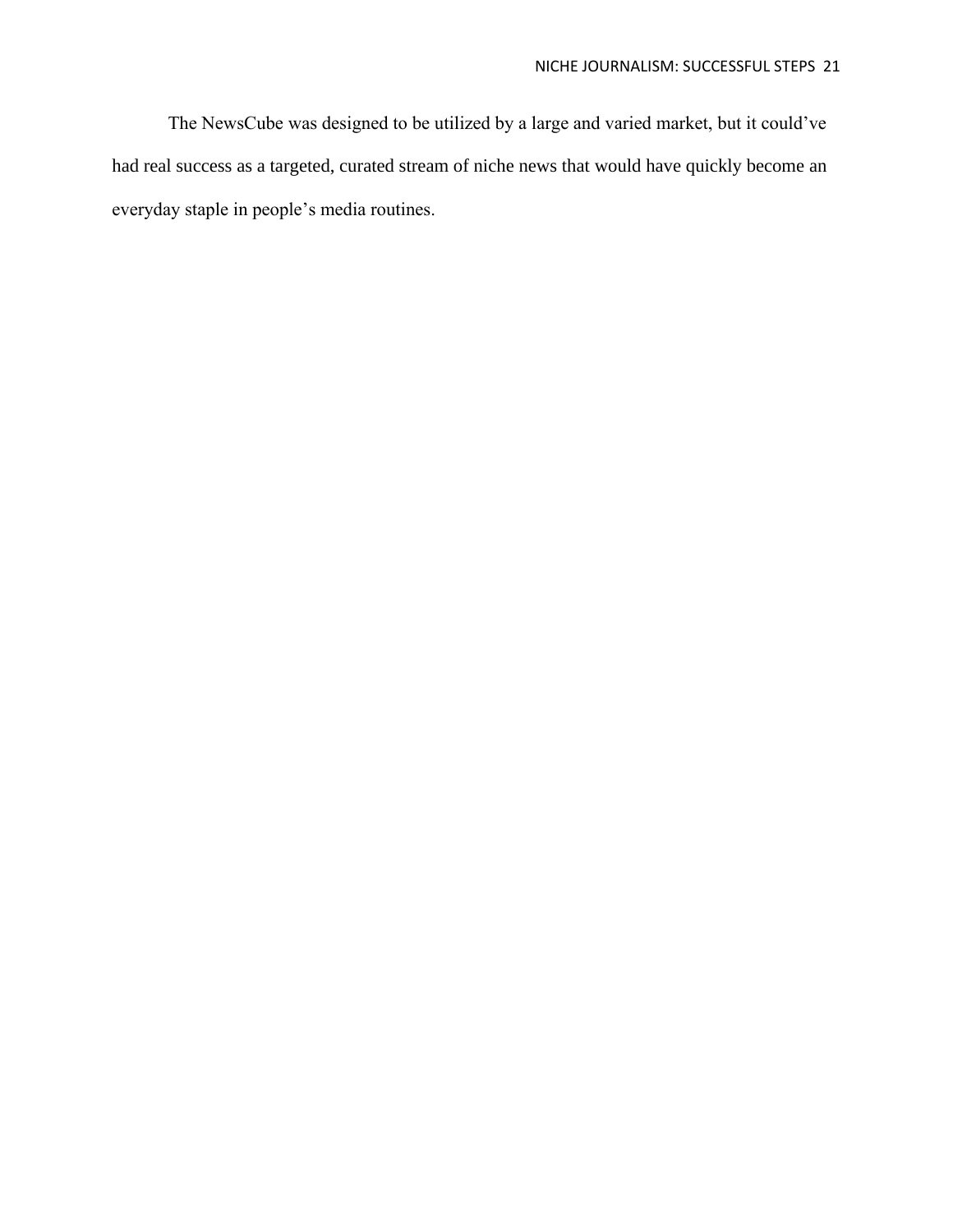## **REFERENCES**

- Batsell, Jake. *Engaged Journalism: Connecting with Digitally Empowered News Audiences*. Columbia University Press, 2015.
- Blackledge, Brett J. *Newspapers' Niche: 'Dig deeply into local matters': '... the purpose of local reporting is to cover what others can't, won't or haven't*. Nieman Reports (0028-9817), 61 (4), p. 6. (12/22/2007).
- Briggs, Mark. *Journalism next: A Practical Guide to Digital Reporting and Publishing*. SAGE Publications, Inc., 2020.
- Doherty, Skye. *NewsCubed*. Journalism practice (1751-2786), 10 (5), p. 569. 2016
- Doherty, Skye. *The NewsCube*. NewsCubed, 3 Feb. 2016, newscubed.com/tw-portfolio/create/.
- Elstein, Aaron. *Despite buzzkill at BuzzFeed, some news sites' fortunes are improving; Niche titles on the rise as consumer brands struggle.*. Crain's New York Business, 35(5), 0008. 2019, February 4
- Engebretsen, Martin. *The Soundslide Report: innovative journalism or misplaced works of art?* Nordicom review (1403-1108), 35 (1), p. 99. 2014.
- Glaser, Mark*. How to Build a Sustainable Local News Organization*. Knight Foundation, knightfoundation.org/articles/how-to-build-a-sustainable-local-news-organization/.
- Gorgulu, Vehbi. *Narrowcasting or Niche Journalism.* The International Encyclopedia of Journalism Studies. 1-5. 2019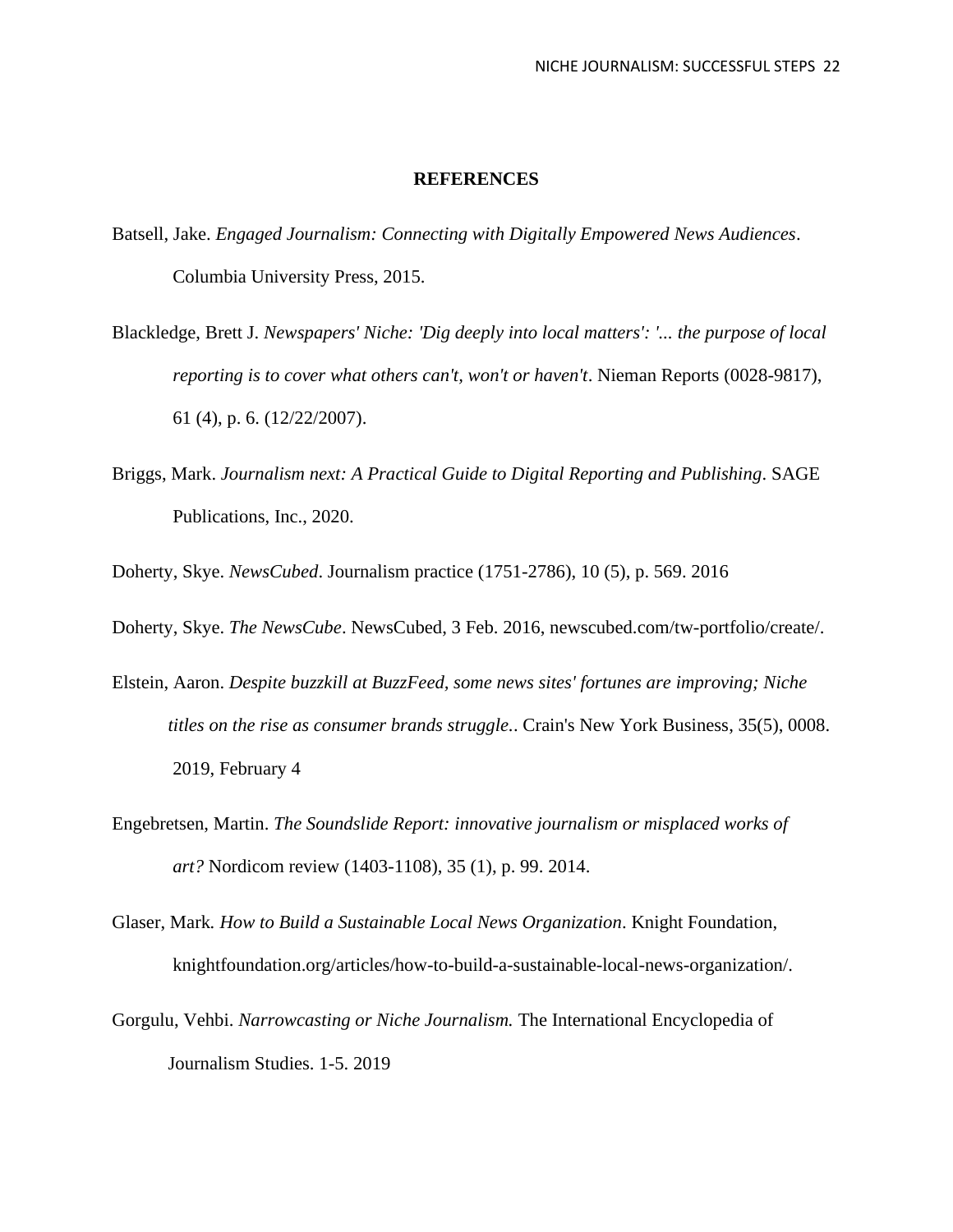Grueskin, Bill, et al. *The Story So Far: What We Know About the Business of Digital* 

*Journalism*. Columbia University Press, 2011.

- Kuntze, Em. *Do Niche Publications Think Differently about Their Audiences?* Content Insights, 28 Aug. 2019, [https://contentinsights.com/what-can-niche-publications-teach](https://contentinsights.com/what-can-niche-publications-teach-%09us-about-audiences-attention/)[us-about-audiences-attention/](https://contentinsights.com/what-can-niche-publications-teach-%09us-about-audiences-attention/)
- Lu, Anne. *How Niche Journalism Is Keeping Publishing Alive*. International Business Times AU, 8 June 2016, [www.ibtimes.com.au/how-niche-journalism-keeping-publishing-alive-](http://www.ibtimes.com.au/how-niche-journalism-keeping-publishing-alive-)1518433.
- Nelson, Jacob L. *And Deliver Us to Segmentation.* Journalism practice (1751-2786), 12 (2), p. 204. 2018
- Pew Research Center Journalism Staff. *The Rise of Niche*. Pew Research Center's Journalism Project, Pew Research Center, 31 Dec. 2019, [www.journalism.org/2009/07/16/rise](http://www.journalism.org/2009/07/16/rise) niche/.
- Pope, James. *Further on down the Digital Road: Narrative Design and Reading Pleasure in Five New Media Writing Prize Narratives*. Convergence, vol. 26, no. 1, Feb. 2020, pp. 35– 54

Ruotsalainen, Juho, and Sirkka Heinonen. *Intimate Journalism.*

Serrano Tellería, Ana. *Online Journalism and Design Thinking*. 2017.

Sirkkunen, Esa and Clare Elizabeth Cook. *Chasing Sustainability on the Net: International research on 69 journalistic pure players and their business models*. 2012

Steensen, Steen. *The Featurization of Journalism*. Nordicom Review (1403-1108). 2011